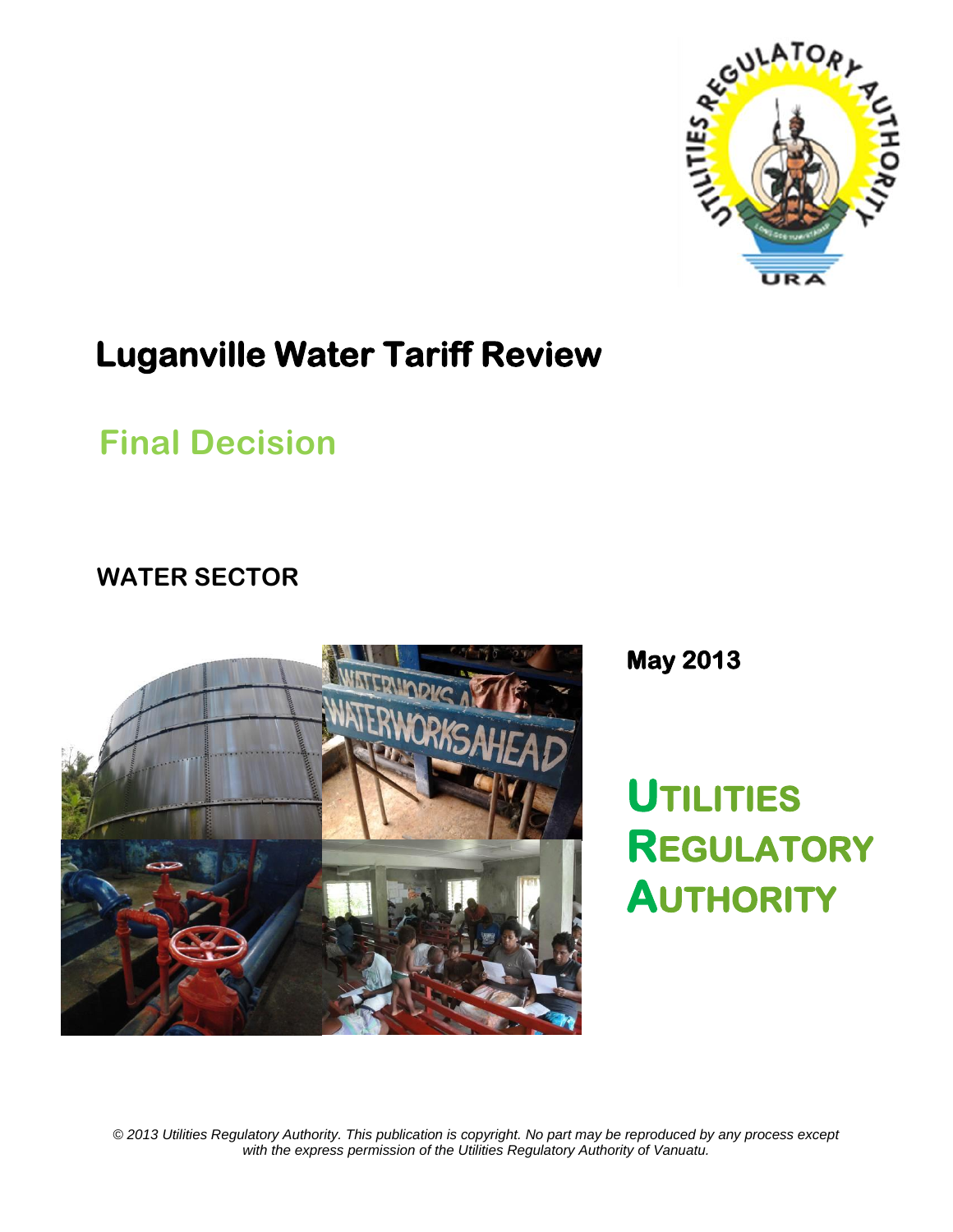## Preface

## A letter from the Chairman

The Utilities Regulatory Authority is pleased to present its Final Decision in the tariff review of water services provided by the Public Works Department in Luganville. This is the culmination of a process that started in October 2012 that has involved extensive consultation with all stakeholders and detailed analysis of all available data and evidence. The result of this tariff review will help ensure a safe, reliable and affordable water service in Luganville that is sustainable for the long term. The URA Commission would like to thank all those who have contributed to this process, including participants in all of the consultation sessions, Government departments, and in particular the staff of the Public Works Department.

Until this tariff review, the price of water in Luganville had not changed since 1991. Over that time, the costs of operating the service have increased, in particular the costs of electricity. As a result of this, the revenue generated from water bills has not been sufficient to finance adequate investment in the water network to cope with the growth of the town of Luganville, consequently quality and reliability of the water service has gradually decreased over that time.

Our consultations have shown that water customers in Luganville are concerned with the level of quality, and want to have confidence in the safety and reliability of the water network. This decision has been designed to ensure the long-term future of the water service in Luganville by providing adequate revenue to cover operating costs and to finance investment.

Clear actions by the Government are required to improve the provision of water services in Luganville. This document provides advice to the Government on what needs to be done to improve the operational and financial management of the water utility in Luganville – change that should lead to better quality and reliability for customers. It would not be reasonable for customers to pay more for their water without clear evidence of the Government taking necessary steps to improve the service.

During our consultations with customers in Luganville, we heard their concerns about the affordability of any increase in prices. In our analysis, we have considered several alternative pricing structures to balance the interests of all customers in the fairest way possible. In arriving at this Final Decision, we have weighed all the evidence, as well as the need to ensure the long-term viability of the water service.

Another issue that is described in this Final Decision is that of price subsidisation. The government has benefitted in the past from donations of infrastructure, aid grants, and "soft" loans. The financial benefit of this has been passed to customers in the form of lower prices. Looking forward, however, the financial viability of the water service requires that water bills provide sufficient revenue to cover the full cost of service. This document makes these subsidies explicit and defines a price level where subsidies of existing infrastructure are retained, but future investment is self-funded by the utility.

All stakeholders are encouraged to read this document in order to fully understand the basis of this decision. We will continue to assist the Government in ensuring that actions are taken to ensure improvements are made to the water service in Luganville, and to secure its future in the long term interests of customers.

Yours sincerely,

## Johnson NAVITI *Matarulapa Marakipule*

**Chairperson**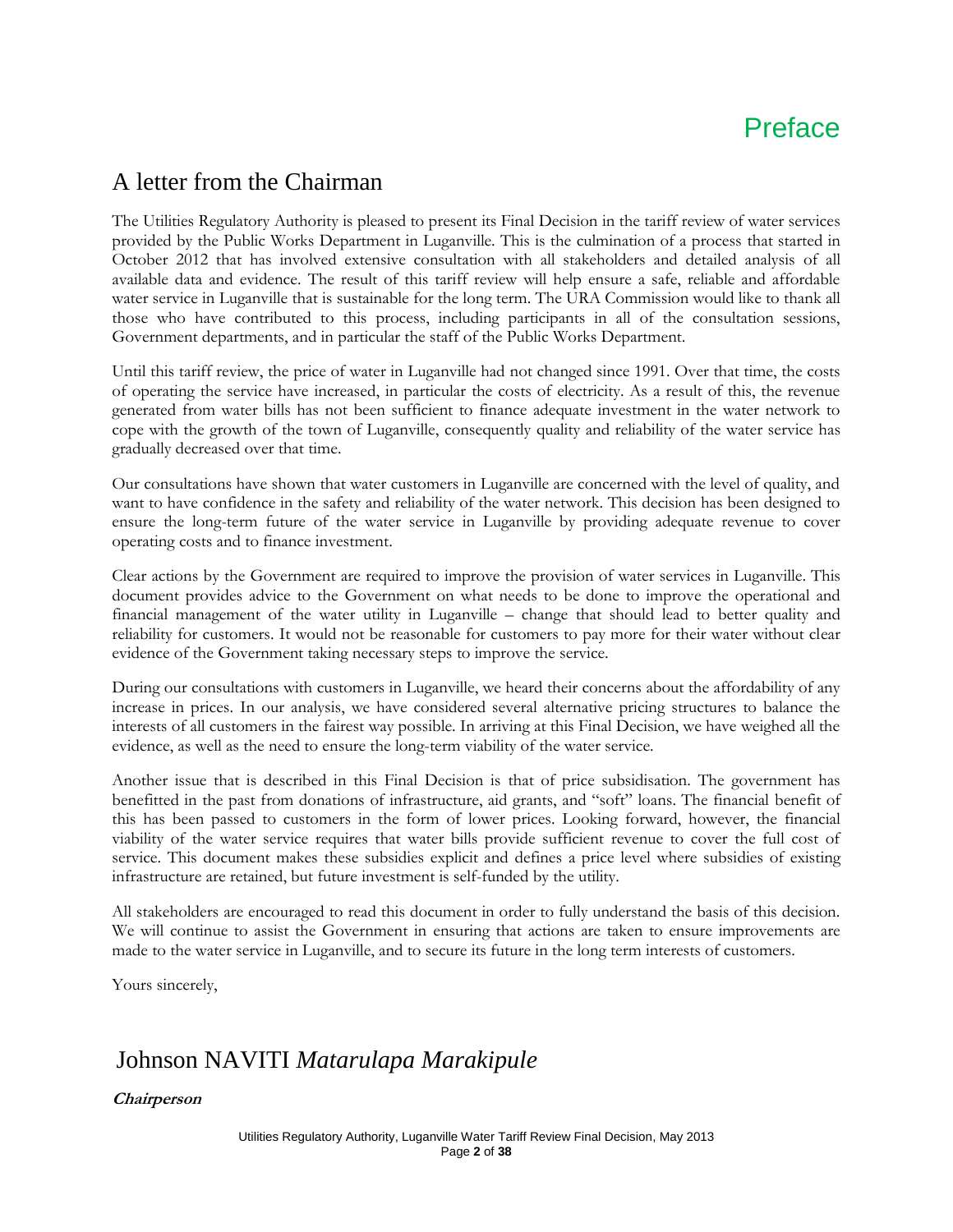# Executive Summary

The Utilities Regulatory Authority (the Authority) has reached a decision regarding the tariffs charged by the Public Works Department (PWD) for water services in Luganville. This decision is based on an extensive consultation process that began in October 2012 and included all relevant groups of stakeholders including residential, commercial and industrial customers, and municipal, provincial and central Government departments. All available information has been gathered and analysed to give the best possible view of the cost of providing the water service.

Based on the analysis carried out by the Authority, **the reasonable price for water services in Luganville is 59 vatu per m<sup>3</sup>** . This represents an increase from the current price level. A summary of all fees and charges is shown in the table below:

| $Type$ of fee                                 | New tariff, vatu |
|-----------------------------------------------|------------------|
| Fee per m <sup>3</sup> used (local customers) | 59               |
| Fee per $m^3$ used (ships)                    | 59               |
| Standard deposit fee                          | 2,500            |
| Reconnection fee                              | 991              |

#### **Luganville water services fees and charges**

During the course of the tariff review, the Authority has found systemic problems impacting the operations of the water service in Luganville. Actions have been identified to make improvements and to ensure better quality is delivered to customers. **The Authority will only allow the price increase after specific actions have been completed to improve the water service in Luganville.**

These actions are:

- To change the financial and operational management structures for the Luganville water service, including separation of budget, expenses and revenue from other Government activities;
- To establish an independent annual Performance Audit to review the utility's performance against targets and budget;
- To improve information and data gathering processes;
- $\bullet$ To define safety and reliability standards for water;
- To develop a comprehensive plan to improve the water network infrastructure in Luganville, and  $\bullet$ secure funds for such investment;
- To secure the current and any future water source against the risk of contamination; and
- To adopt clear and effective Government policy to enable the improvements to take place.

Following the publication of this Final Decision, the Authority will continue to monitor the delivery of these actions, and notify customers and other stakeholders when the price will change.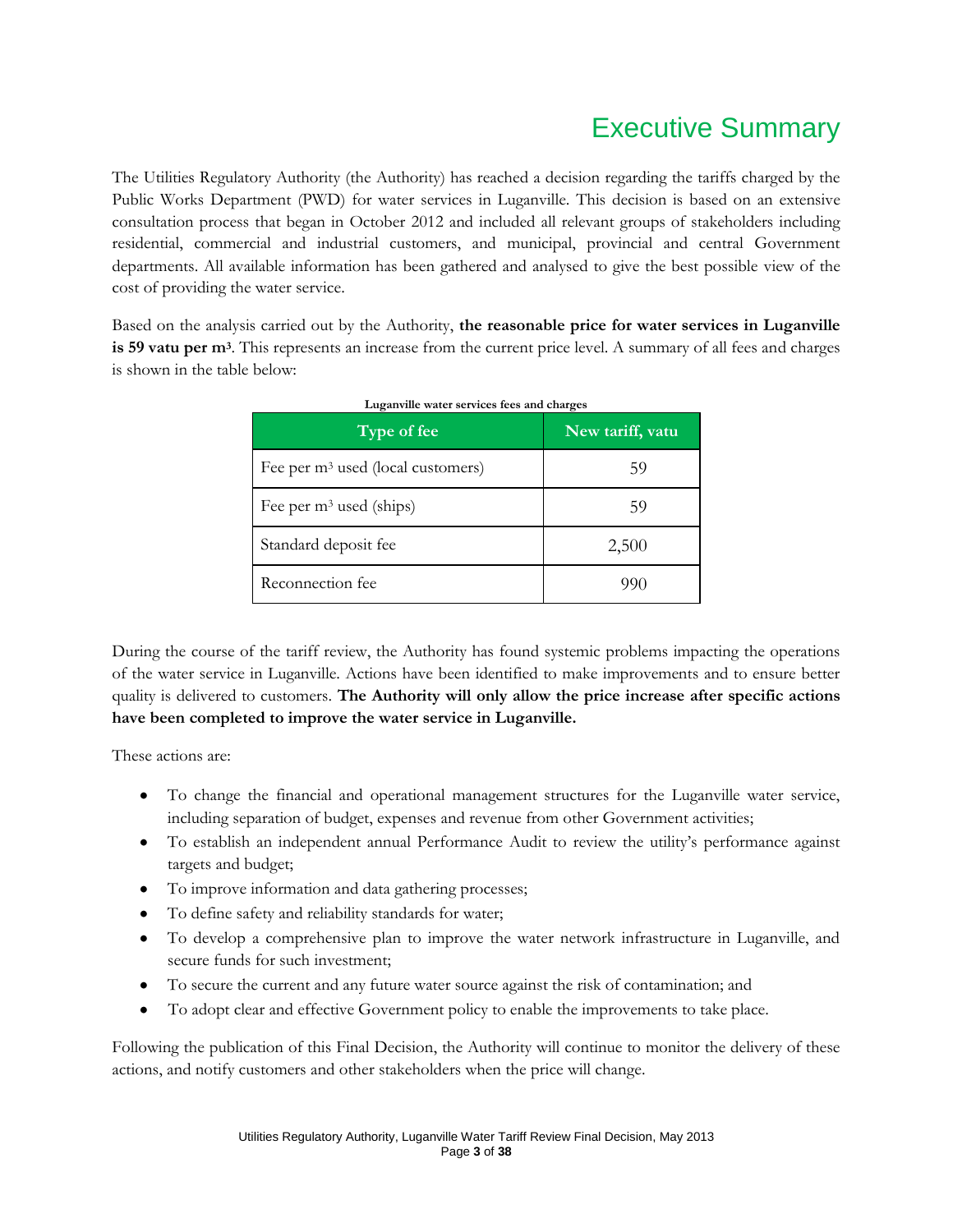# How to respond to this paper

This paper describes the Authority's Final Decision in the Luganville Water Tariff Review. If a utility feels aggrieved by this decision, it may request the Authority to perform an internal review of the decision by giving a Notice of Grievance within 30 days of the decision. The Notice of Grievance should contain:

- $\bullet$ A detailed description of any facts or matters supporting the grievance; and
- Copies of any documents supporting the grievance; and
- A detailed description of any alleged error of law; and  $\bullet$
- A detailed description of any relevant changed facts or circumstances since the decision.  $\bullet$

Notices of grievances can be received until

#### **27 June 2013**

And can be:

- delivered in person at the Office of the Utilities Regulatory Authority on the Ground Floor of the VNPF Building in Port Vila
- mailed to Luganville Water Tariff Review Utilities Regulatory Authority P.M.B 9093 Port Vila, Vanuatu
- or emailed to  $\bullet$ Maureen Malas *Project Manager – Luganville Water Tariff Review* Utilities Regulatory Authority [mmalas@ura.gov.vu](mailto:mmalas@ura.gov.vu)

If the Authority receives a notice of grievance, it may revoke, amend or vary the decision, based on the merits of the grievance. Should this happen, the Authority will notify all stakeholders of any changes.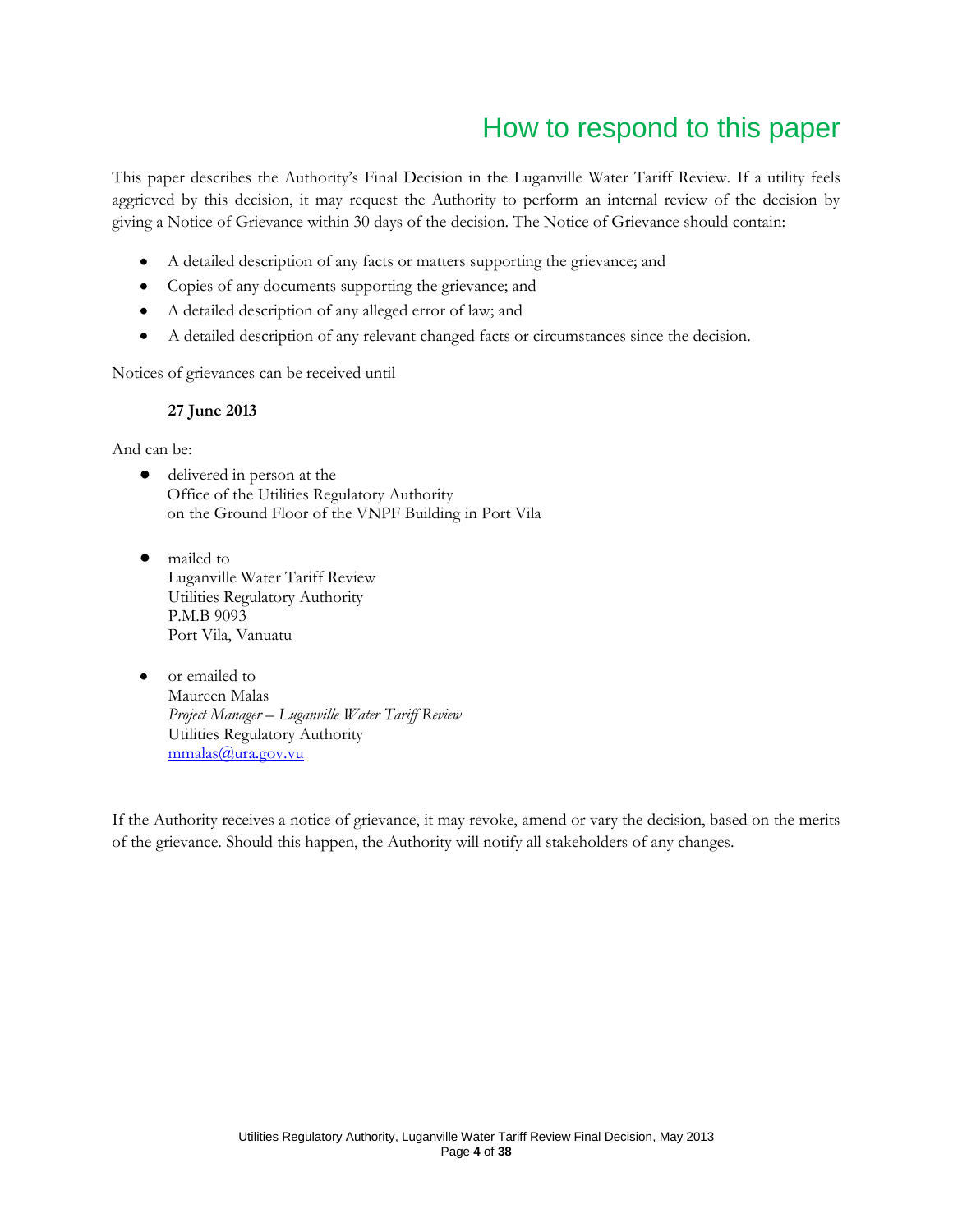# **Contents**

| 1. |       |  |
|----|-------|--|
|    | 1.1   |  |
|    | 1.2   |  |
|    | 1.3   |  |
|    | 1.4   |  |
|    | 1.5   |  |
|    | 2.    |  |
|    | 2.1   |  |
|    | 2.2   |  |
|    | 2.3   |  |
|    | 2.4   |  |
|    | 2.5   |  |
|    | 2.6   |  |
|    | 2.7   |  |
| 3. |       |  |
|    | 3.1   |  |
|    | 3.2   |  |
|    | 3.3   |  |
|    | 3.3.1 |  |
|    | 3.3.2 |  |
|    |       |  |
|    | 3.3.4 |  |
|    | 3.3.5 |  |
|    | 3.3.6 |  |
|    | 3.4   |  |
|    | 3.4.1 |  |
|    | 3.4.2 |  |
|    | 3.4.3 |  |
|    | 3.5   |  |
|    |       |  |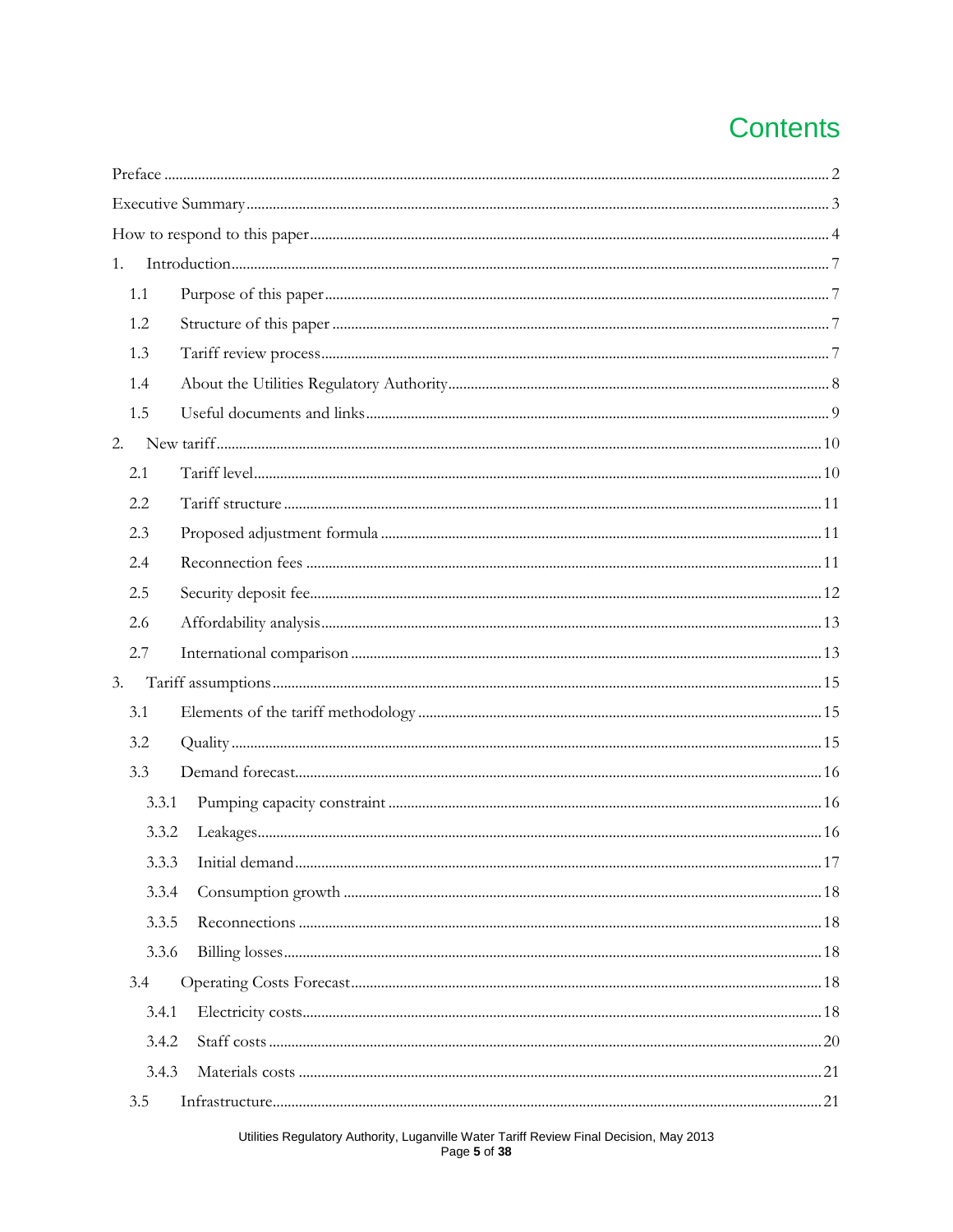| 3.5.1 |  |
|-------|--|
| 3.5.2 |  |
| 3.5.3 |  |
| 3.5.4 |  |
| 3.6   |  |
| 3.7   |  |
| 3.8   |  |
| 3.8.1 |  |
| 3.8.2 |  |
| 3.8.3 |  |
| 3.9   |  |
| 3.10  |  |
| 4.    |  |
| 4.1   |  |
| 4.2   |  |
| 4.3   |  |
| 4.4   |  |
| 5.    |  |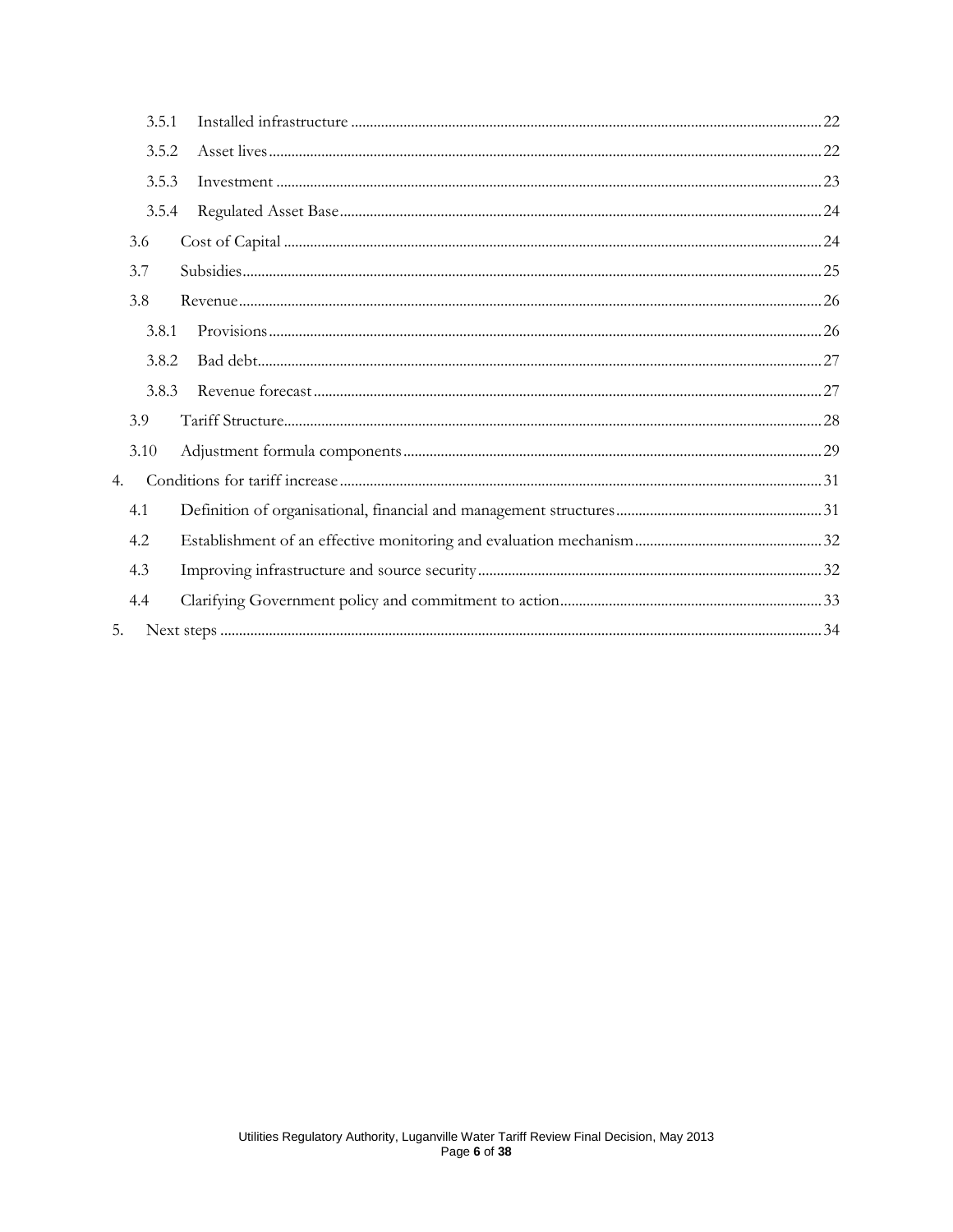# 1. Introduction

## 1.1 Purpose of this paper

This paper sets out the Utility Regulatory Authority's (the Authority) Final Decision in the review of water prices in Luganville. The aim of this review has been to establish a fair price for customers to ensure the longterm viability of the water service in Luganville. The review process has included extensive consultation with the public, industry and Government stakeholders around the process, method, and assumptions used to calculate the fair price. The final decision has taken into account all information gathered and feedback from all stakeholders.

In addition to the fair price level, this final decision includes a description of certain conditions that must be met before the new price will take effect. These conditions have also been discussed extensively with all stakeholders, and are designed to ensure that actions are taken to improve water quality, ensure reliability, improve management and secure the long-term viability of water provision in Luganville. Once these conditions are fulfilled, it will be reasonable for customers to pay a higher level for water as quality improvements are likely to be delivered.

This paper also includes detailed advice to Government regarding a policy of subsidizing water prices for customers in Luganville. In the past, the Government has benefitted from reduced costs as a result of infrastructure having been funded through aid grants and "soft" loans. One consequence of this has been chronic underinvestment in the Luganville water network by the Government. This tariff review has examined the implicit subsidy and suggests an appropriate future level that will move towards business sustainability while maintaining affordability for customers.

## 1.2 Structure of this paper

This paper is structured into the following sections:

- Chapter 2, 'New tariff', describes the new level of all fees and charges, compares with the existing tariff, describes an analysis of affordability and shows an international comparison.
- Chapter 3, 'Tariff assumptions', describes the assumptions used in the calculation of the new tariff, and provides all supporting evidence and reasoning.
- Chapter 4, 'Conditions for tariff increase', describes the actions that must be taken to improve the water service before the new tariff will take effect.
- Chapter 5, 'Next steps', describes the actions following this Final Decision, including the steps to implement the new tariff.

## 1.3 Tariff review process

The process of this water tariff review has been designed to ensure that stakeholders are able to participate and contribute at each stage. The different stages and timings of the tariff review process have been: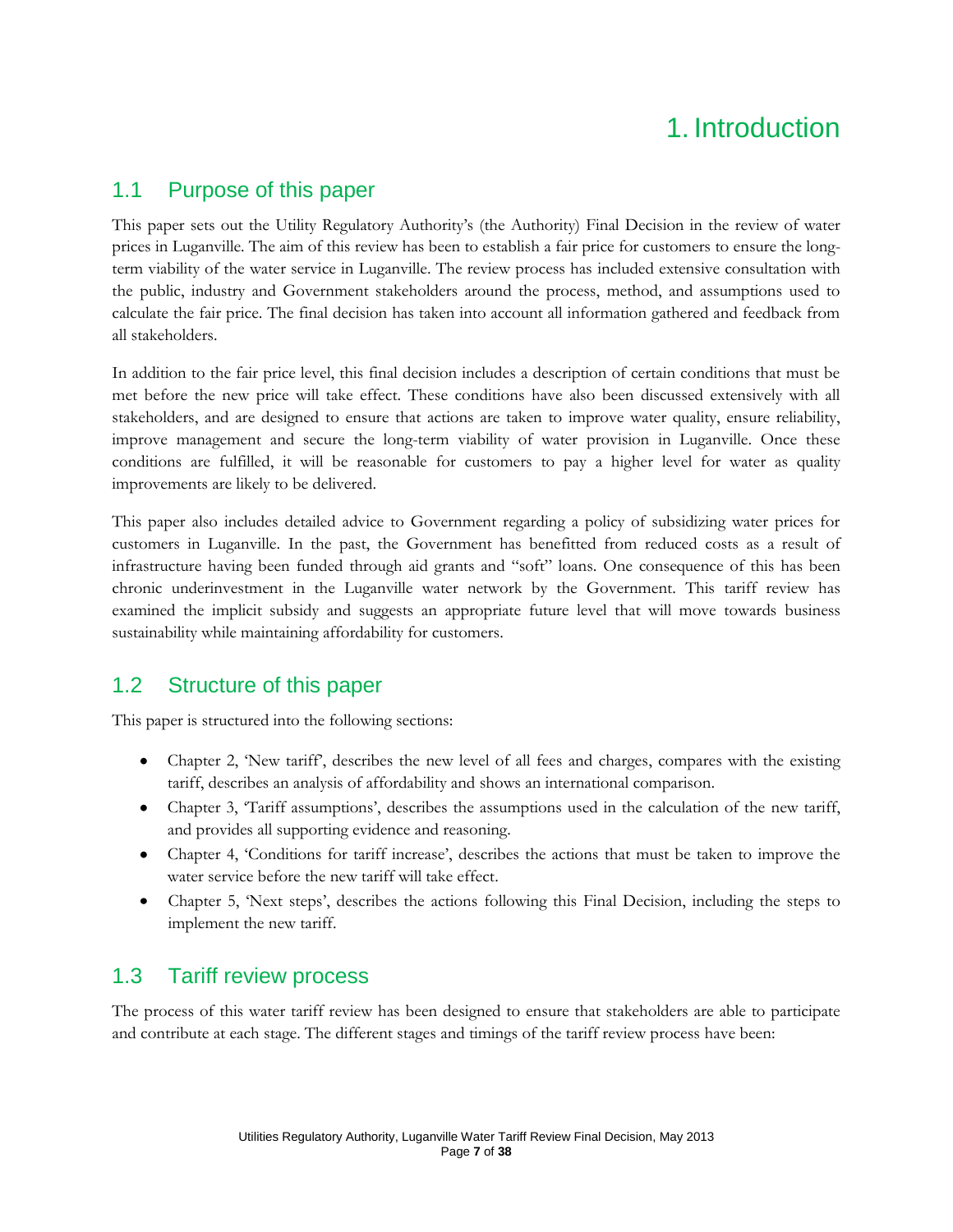| <b>Stage</b>            | Description                                                                          | <b>Status</b>                                                                           |
|-------------------------|--------------------------------------------------------------------------------------|-----------------------------------------------------------------------------------------|
| <b>Issues Paper</b>     | Description of key issues that impact the tariff<br>review                           | Published 8 November 2012                                                               |
| Consultation<br>Stage 1 | Stakeholders are invited to comment on the Issues<br>Paper                           | Closed 7 December 2012.<br>Consultation Stage 1 Report<br>published on 21 December 2012 |
| Framework paper         | Description of the tariff-setting methodology and<br>process                         | Published 21 December 2012                                                              |
| Tariff application      | Initial proposal of new tariff level from the utility<br>with supporting evidence    | Published 21 December 2012                                                              |
| Consultation<br>Stage 2 | Stakeholders are invited to comment on the<br>Framework Paper and Tariff Application | Closed 21 January 2013.<br>Consultation Stage 2 Report<br>published on 22 February 2013 |
| Draft decision          | Draft tariff determination by the Authority                                          | Published 22 February 2013                                                              |
| Consultation<br>Stage 3 | Stakeholders are invited to comment on the<br>Authority's draft tariff decision      | Closed 22 March 2013.<br>Consultation Stage 3 Report<br>published on 27 May 2013        |
| Final decision          | Stakeholders are informed of the Authority's final<br>tariff decision                | This paper                                                                              |

#### **Table 1: Tariff review process**

## 1.4 About the Utilities Regulatory Authority

The Utilities Regulatory Authority was established on 11 February 2008 under the *Utilities Regulatory Authority*  Act No 11 of 2007 (the URA Act). The URA Act established the Authority as an independent economic regulator for pricing, access, standards and monitoring of concession agreements. The regulated services defined in the URA Act are the supply of electricity and water services.

The Authority provides continued and expanded support to the Vanuatu Government's microeconomic reform program. This program was designed to improve the efficiency and competitiveness of Vanuatu's economy through the reform of the electricity and water sectors.

The Government perceived the establishment of an independent regulatory body as necessary to ensure that the benefits of the industry restructuring and concession arrangements were passed on to all residential, commercial and industrial customers.

The primary objective of the Authority is to improve access to electricity and water services and to protect the long-term interests of Vanuatu's consumers with regards to the price, quality and reliability of electricity and water services.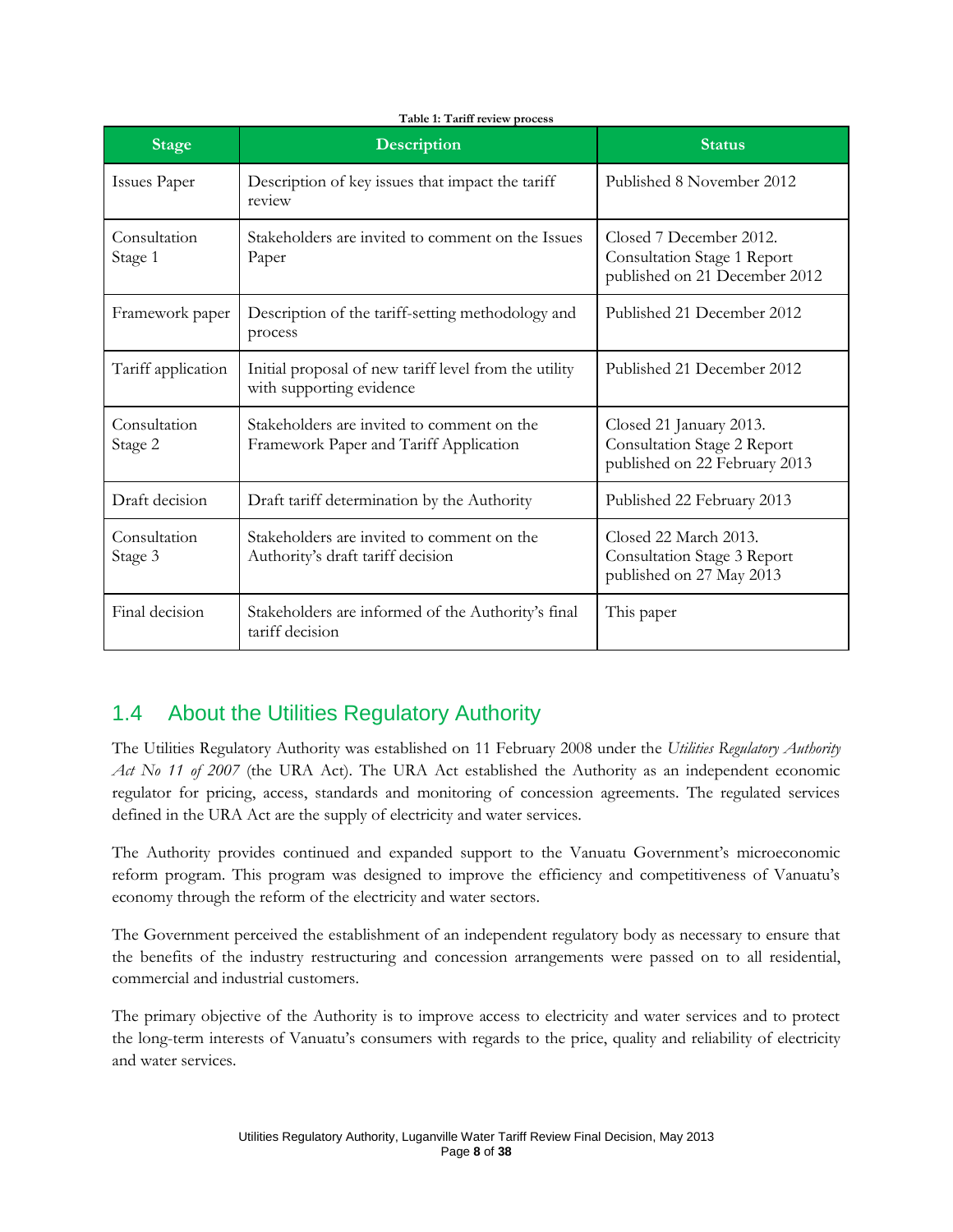This objective is central to the framework of economic regulation that facilitates the efficiency and financial viability of regulated utilities, prevents abuse of monopoly power and ensures that customers benefit from quality improvements and efficiency gains over the longer term.

The functions of the Authority, as expressed in the URA Act under which it is constituted, are:

- to exercise the functions and powers conferred by the URA Act or by any other Act in furtherance of the purpose of the URA Act;
- to provide advice, reports and recommendations to the Government relating to utilities;  $\bullet$
- $\bullet$ to inform the public of matters relating to utilities;
- to assist consumers to resolve grievances;  $\bullet$
- to investigate and act upon offences under the URA Act ;
- to advise the Minister on any other matter referred to the Authority by the Minister; and  $\bullet$
- to administer and monitor compliance of Concession Agreements under the URA Act.  $\bullet$

In accordance with its Charter of Consultation and Regulatory Practice the Authority aims to be:

- independent, balanced and fair by ensuring its advice does not reflect undue influences and is  $\bullet$ consistent with its statutory objectives; and
- open and transparent by publishing its findings and conclusions.  $\bullet$

Section 18 of the URA Act grants the Authority the power to determine the maximum price which may be charged in relation to any aspect of a regulated service in any place.

## 1.5 Useful documents and links

All sources of external information and data quoted in this paper are provided in subscript or footnotes. All other information originates from the Authority.

Readers of this report may also find it useful to review the following reports and documents, available on the Authority's website [www.ura.gov.vu:](http://www.ura.gov.vu/)

- URA Luganville Water Tariff Review Consultation Stage 3 Report, May 2013
- URA Luganville Water System Fixed Asset Valuation and Expenditure Estimates, February 2013, (by Wilson Cook Ltd)
- URA Luganville Water Tariff Review Draft Decision Paper, February 2013
- URA Luganville Water Tariff Review Consultation Stage 2 Report, February 2013
- URA Luganville Water Tariff Review Tariff Application Report, December 2012  $\bullet$
- URA Luganville Water Tariff Review Framework Paper, December 2012
- $\bullet$ URA Luganville Water Tariff Review Consultation Stage 1 Report, December 2012
- URA Luganville Water Tariff Review Issues Paper, November 2012
- $\bullet$ Utilities Regulatory Authority Annual Report 2011
- Utilities Regulatory Authority Act No. 11 of 2007 and Amendment (2010)
- Water Supply Act 1955 and Amendments  $\bullet$
- Public Health Act 1994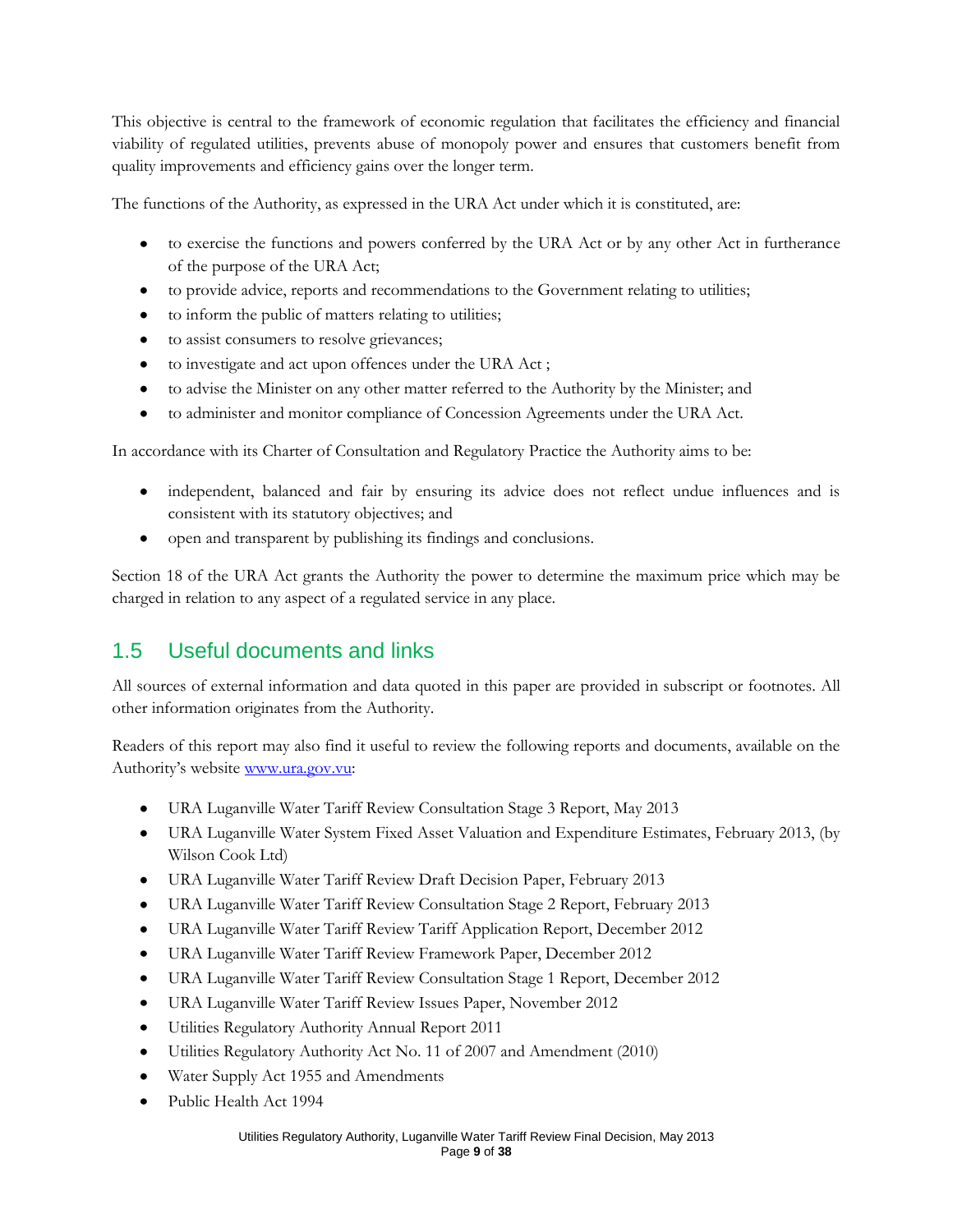# 2. New tariff

The URA has calculated a new tariff level for water services in Luganville. A "fair" tariff is defined as one where funds raised from customer bills covers the reasonable cost of providing water services at a suitable level of quality. In the case of Luganville water services, part of the cost of the service (in particular certain infrastructure costs) have been subsidised through aid and grant donations. This level of subsidy is also taken into account in this final decision, with advice provided to the Government on an appropriate future subsidy level.

The tariff calculation consists of a financial model containing a five-year forecast of demand, costs, and infrastructure investment for the water network in Luganville. All information used to inform each of the assumptions used in the financial model is described in chapter 3 of this document.

This tariff will be valid for the next five years, until May 2018. A future tariff review will define the "fair" tariff for use after that date.

## 2.1 Tariff level

The table below compares the new tariff with the current level.

| Table 2: Tariff summary             |                      |                  |           |  |
|-------------------------------------|----------------------|------------------|-----------|--|
| Type of fee                         | Current tariff, vatu | New tariff, vatu | Change    |  |
| Fee per $m3$ used (local customers) | 52                   | 59               | $+13.5\%$ |  |
| Fee per $m^3$ used (ships)          | 65                   | 59               | $-9.2\%$  |  |
| Standard deposit fee                | 5,000                | 2,500            | $-50\%$   |  |
| Reconnection fee                    | 3,000                | 990              | $-67.0\%$ |  |

The following table shows the absolute value change for customers (not ships) based on different levels of consumption.

| Quarterly consumption<br>(m <sup>3</sup> ) | Old bill, vatu | New bill, vatu | Difference, vatu |
|--------------------------------------------|----------------|----------------|------------------|
| 11                                         | 572            | 649            | $+77$            |
| 25                                         | 1,300          | 1,475          | $+175$           |
| 43                                         | 2,236          | 2,537          | $+301$           |
| 105                                        | 5,460          | 6,195          | $+735$           |
| 185                                        | 9,620          | 10,915         | $+1,295$         |
| 500                                        | 26,000         | 29,500         | $+3,500$         |
| 3,000                                      | 156,000        | 177,000        | $+21,000$        |
| 6,000                                      | 312,000        | 354,000        | $+42,000$        |

Utilities Regulatory Authority, Luganville Water Tariff Review Final Decision, May 2013 Page **10** of **38**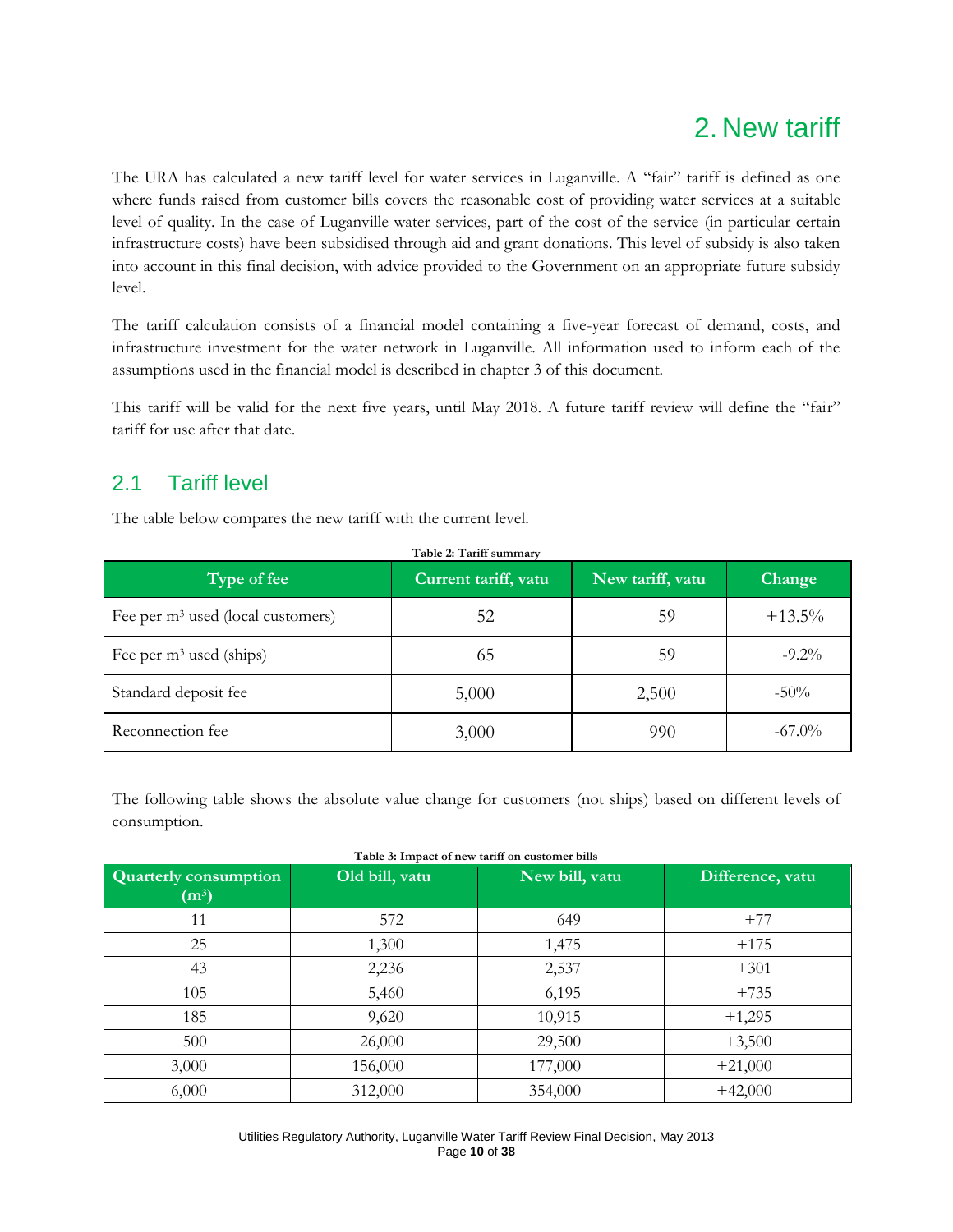### 2.2 Tariff structure

Based on the analysis of different alternative tariff structures described in section 3.9 below, the Authority has decided that a flat-rate tariff is the fairest option for Luganville, with the same price charged to all customers. This includes removing the different price currently charged to ships. This flat rate tariff is more consistent with the cost structure of the utility, and is very simple for the utility to administer.

### 2.3 Proposed adjustment formula

In addition to the tariff level described above, an adjustment formula will be implemented that will change the tariff according to fluctuations in the cost of electricity. An explanation of how the elements of the formula have been calculated is given in section 3.10 below.

The proposed formula is:

$$
P = P_0 \times \left[ 0.54 + \left( 0.46 \cdot \frac{E}{E_0} \right) \right]
$$

Where:

 $P =$  The base price for the quarter to be charged to customers  $P_0 = 59$  vatu  $E =$  The average base price of electricity for the three months prior to the quarter, weighted according to the billed amount  $E_0 = 52.22$  vatu

Using this formula, water prices for customers will change according to future changes in the price of electricity. For example, a 10% increase in the price of electricity over three months will result in a 4.6% increase in the price of water for that period.

Before customer bills are calculated each quarter, the utility will provide the Authority with the required information from electricity bills, and the Authority will notify the utility of the updated base price. The result of the formula will be rounded to the nearest whole vatu, giving the base price for that quarter. Customers will then be billed according to the new base price.

### 2.4 Reconnection fees

Reconnection fees are charged when a customer has been disconnected due to not paying their bill. These fees are expected to cover the cost of disconnecting and reconnecting a customer. These costs are assumed to be primarily made up of labour and transport costs. A similar activity is carried out by other utility companies in Vanuatu, so the Authority is able to benchmark the fees across the different utility companies. A table showing this comparison is given below.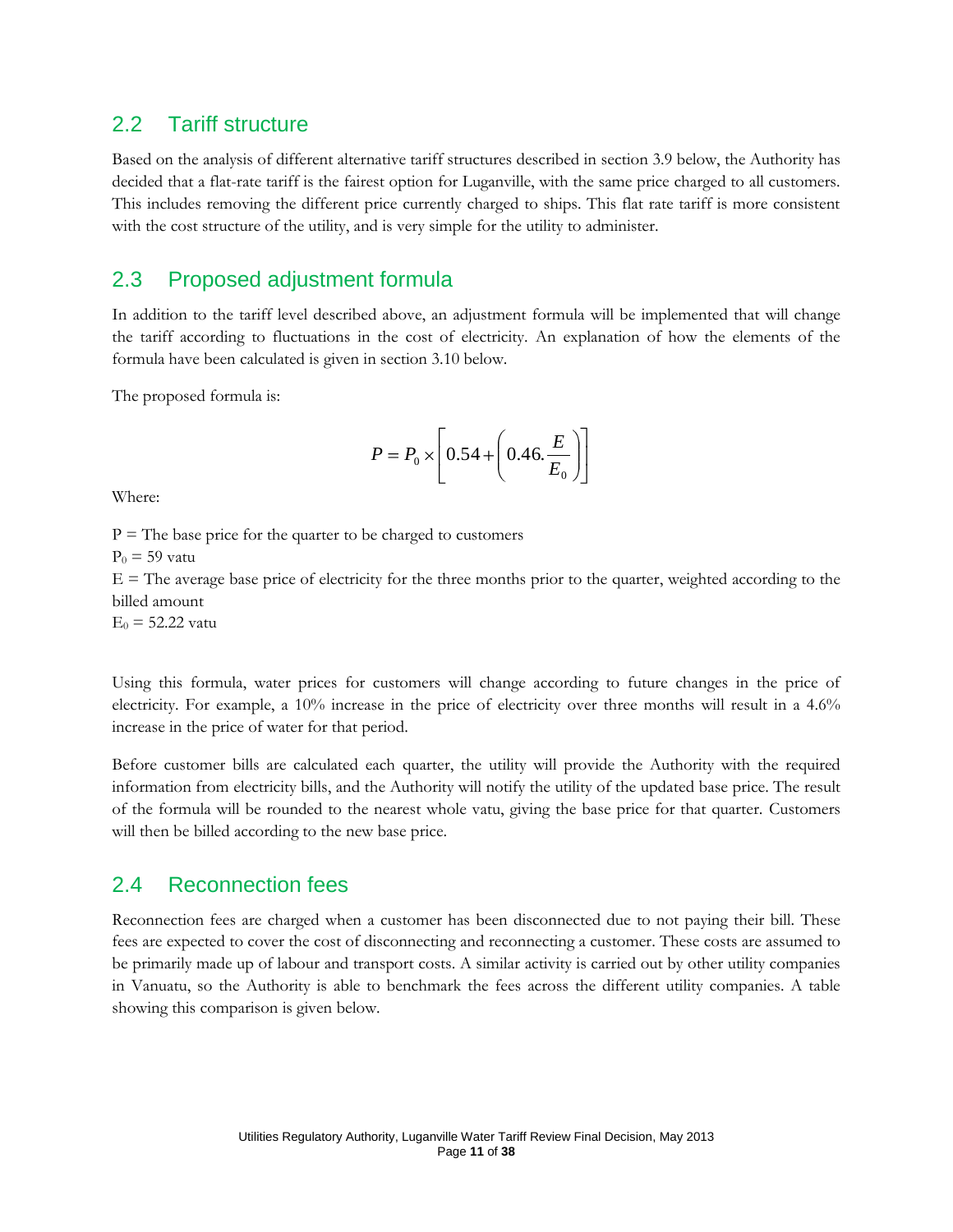|                  | <b>PWD</b> water | <b>VUI</b> electricity<br>supply Luganville Supply Luganville | <b>UNELCO</b> water<br>supply Port Vila | <b>UNELCO</b><br>electricity supply<br>Port Vila |
|------------------|------------------|---------------------------------------------------------------|-----------------------------------------|--------------------------------------------------|
| Reconnection fee | 3,000            | 990                                                           | 1.550                                   | 1,550                                            |

| Table 4: Reconnection fee comparison, vatu |  |  |
|--------------------------------------------|--|--|
|--------------------------------------------|--|--|

*Source: PWD, UNELCO, VUI*

The comparison shows that the current reconnection charges are high. The evidence from the water and electricity utilities in Port Vila shows that the costs of carrying out disconnections and reconnections are similar for water and electricity connections. The electricity utility in Luganville would therefore face similar costs of performing disconnections and reconnections to PWD. Based on this, the Authority is setting the new reconnection fee to be 990 vatu.

## 2.5 Security deposit fee

A deposit fee is an advance on consumption which will be refunded to the customer upon termination of the customer's water supply agreement with PWD. The refunded amount will be equivalent to difference between the deposited amount and any outstanding debt that the customer may have with PWD.

To determine whether the current security deposit is reasonable, the Authority compared the average bill that PWD water customers in Luganville pay every quarter to the security deposit. This was to see whether the security deposit was sufficient to cover on average any advanced consumption per customer within a billing period. The result is shown in the table below.

| <b>Measure</b>                | Value, vatu |
|-------------------------------|-------------|
| Average quarterly bill (mean) | 5,481       |
| Average quarter bill (median) | 2,537       |
| Old deposit fee               | 5,000       |
| New standard deposit fee      | 2,500       |

**Table 5: Security deposit comparison, vatu**

*Source: PWD* 

By comparing the average quarterly bill per customer to the deposit fee, the Authority finds that while the current deposit fee is close to the average bill when calculated as a mean, it is much higher than the median bill. This means that for most new customers, the security deposit is much higher than their average quarterly consumption. The Authority will therefore reduce the standard security deposit fee to closer to the median bill level, while also allowing PWD to determine a higher security deposit in the case where customers are likely to use very large amounts of water (for example commercial or industrial users of water). In this case, PWD should provide a reasonable estimate of the customer's consumption for the first quarter. If such a situation creates a customer dispute, the Authority can assist in determining an appropriate level of security deposit.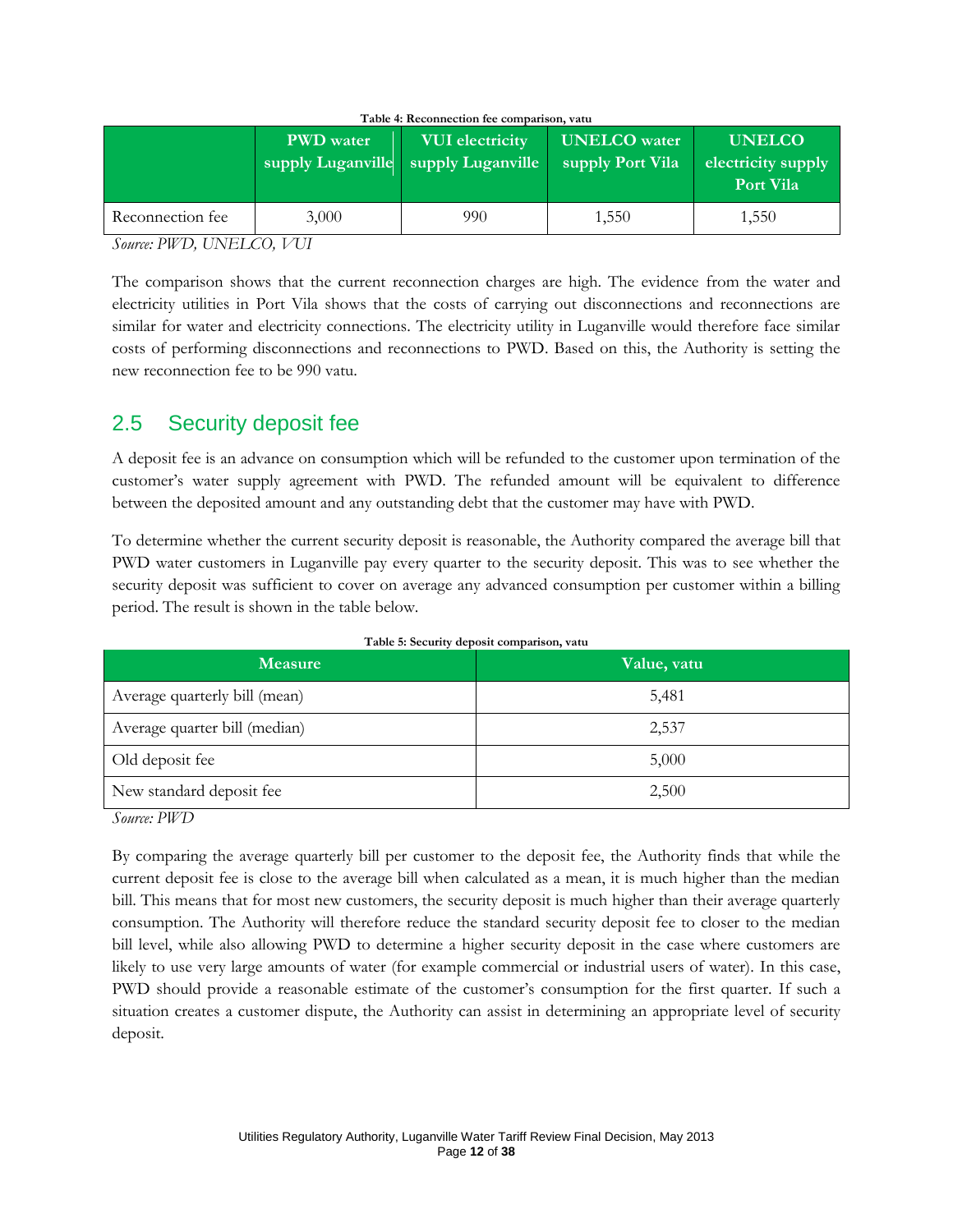## 2.6 Affordability analysis

In order to consider the affordability of such a tariff increase for domestic customers, the quarterly absolute increase in bills has been compared to the average quarterly household income for Luganville.

| <b>Item</b>                                               | Amount       |
|-----------------------------------------------------------|--------------|
| Average monthly household income                          | 64,200 vatu  |
| Average quarterly household income                        | 192,600 vatu |
| Comparison with 30 <sup>th</sup> percentile bill increase | $0.11\%$     |
| Comparison with 50 <sup>th</sup> percentile bill increase | $0.18\%$     |
| Comparison with 80 <sup>th</sup> percentile bill increase | $0.45\%$     |

*Source: Vanuatu Household Income and Expenditure Survey 2006, National Statistics Office*

The table above shows that the increase in bills reflects an impact of less than half of one percent of quarterly income for 80% of all water customers. It is the Authority's position that this increase is within a reasonable definition of affordable for domestic customers.

For commercial customers, data is less available to provide information on affordability. In order to inform its decision, the Authority has compared the impact on bills for a number of customers who are presumed to be relatively water intensive. The results were a range of impact of between 0.11% and 0.3% of reported net income (profit). This also appears to be an affordable increase in the view of the Authority.

During Consultation Stage 3, the Authority carried out a survey of affordability of those customers who attended the briefings on the draft decision. This survey highlighted clear concerns of customers around the impact of the proposed price increase, in particular in communities where there is high unemployment. Based on these concerns the Authority carried out a detailed analysis of alternative tariff structures, as described in section 3.9 below.

On balance, while there are natural concerns among certain customer groups, the Authority's view is that this Final Decision provides a tariff that is comparable to other markets, and represents an appropriate balance of the interests of different customer groups with the long-term financial viability of the water service in Luganville.

## 2.7 International comparison

The following chart shows the new tariff level in comparison with water tariffs from other utilities in Vanuatu and other countries. It shows that the new tariff level is below average on an international scale, and remains lower than the current water tariff in Port Vila.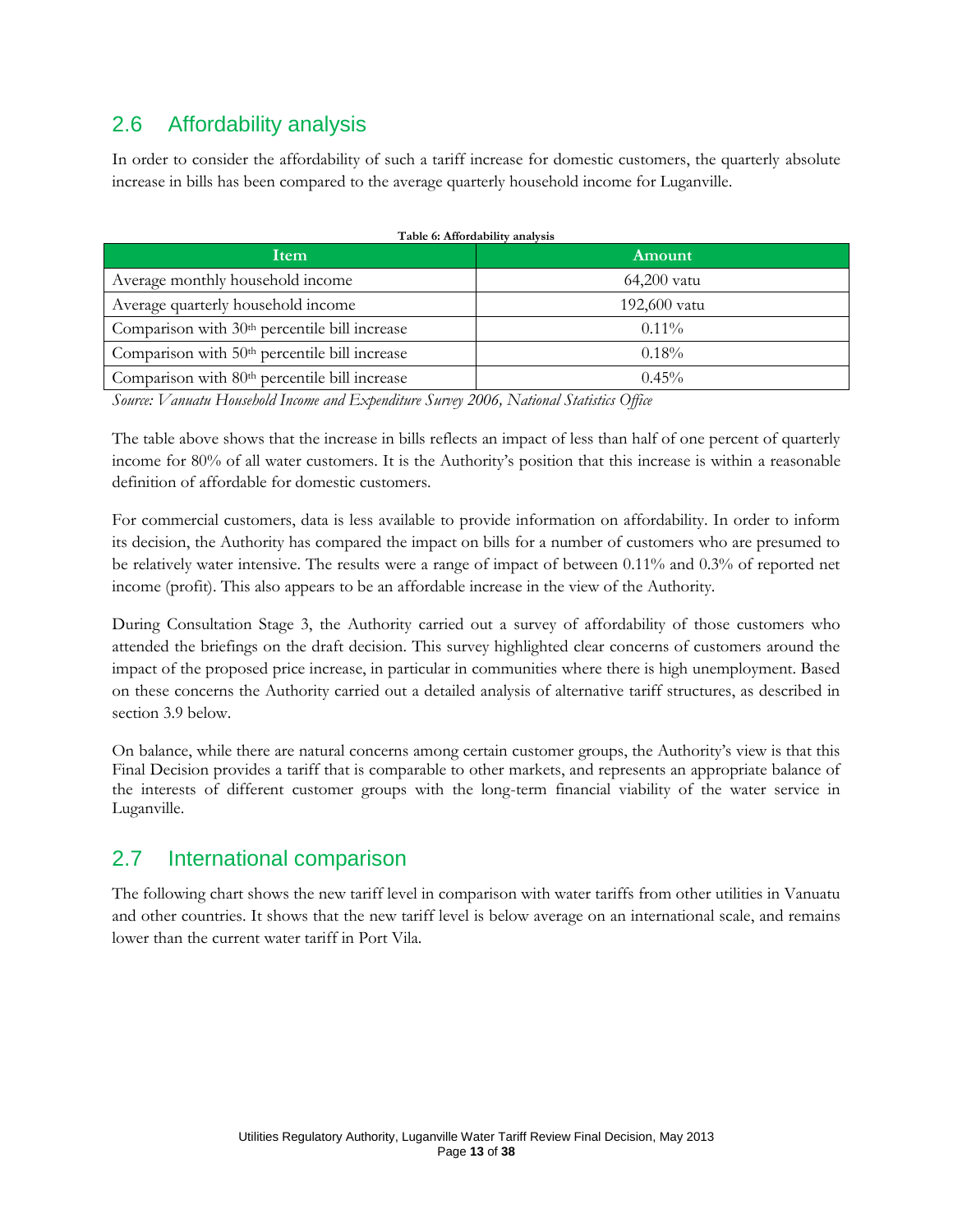



*Source: International Benchmark Network for Water and Sanitation Utilities* 

There was no available data on other water utilities from the Pacific region. The Authority will continue to research possible sources of data to provide regional comparisons for the next water tariff review carried out by the Authority.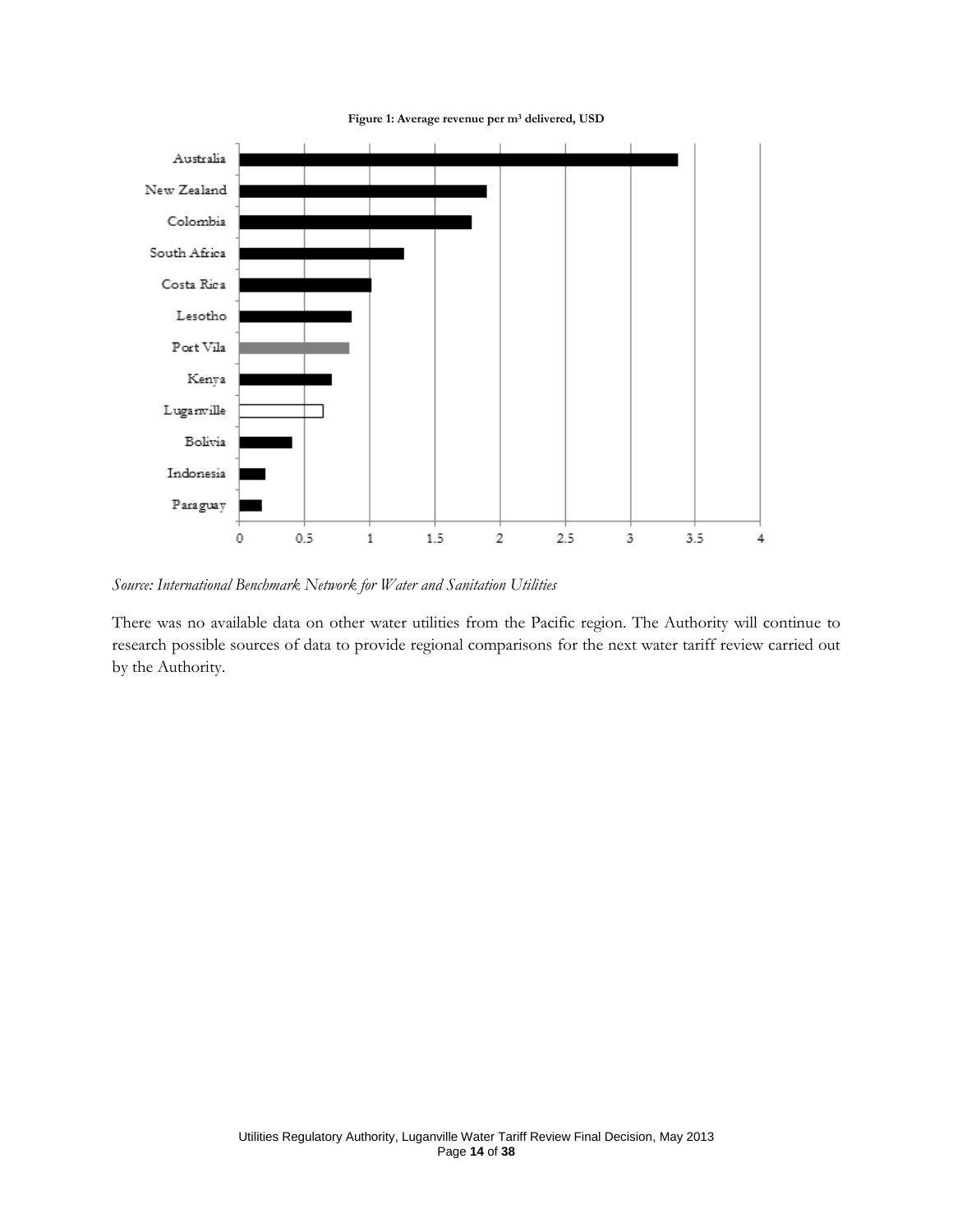# 3. Tariff assumptions

### 3.1 Elements of the tariff methodology

The diagram below illustrates the different components of the tariff setting methodology and how they interact.



The tariff calculation methodology is described in detail in the *Luganville Water Tariff Review Framework Paper*, although some elements of the methodology around infrastructure subsidies have been updated. These changes are described in the relevant sections below. The tariff is calculated based on a set of forecasts for the five-year period 2013-2017.

## 3.2 Quality

The Authority's investigations of water quality in Luganville have shown that there is a need for improvement. The public survey carried out as part of Consultation Stage 1 indicated that customers are concerned with the current quality levels and have a desire for better quality water. (The full results of the survey are available in the *Luganville Water Tariff Review Consultation Stage 1 Report*.)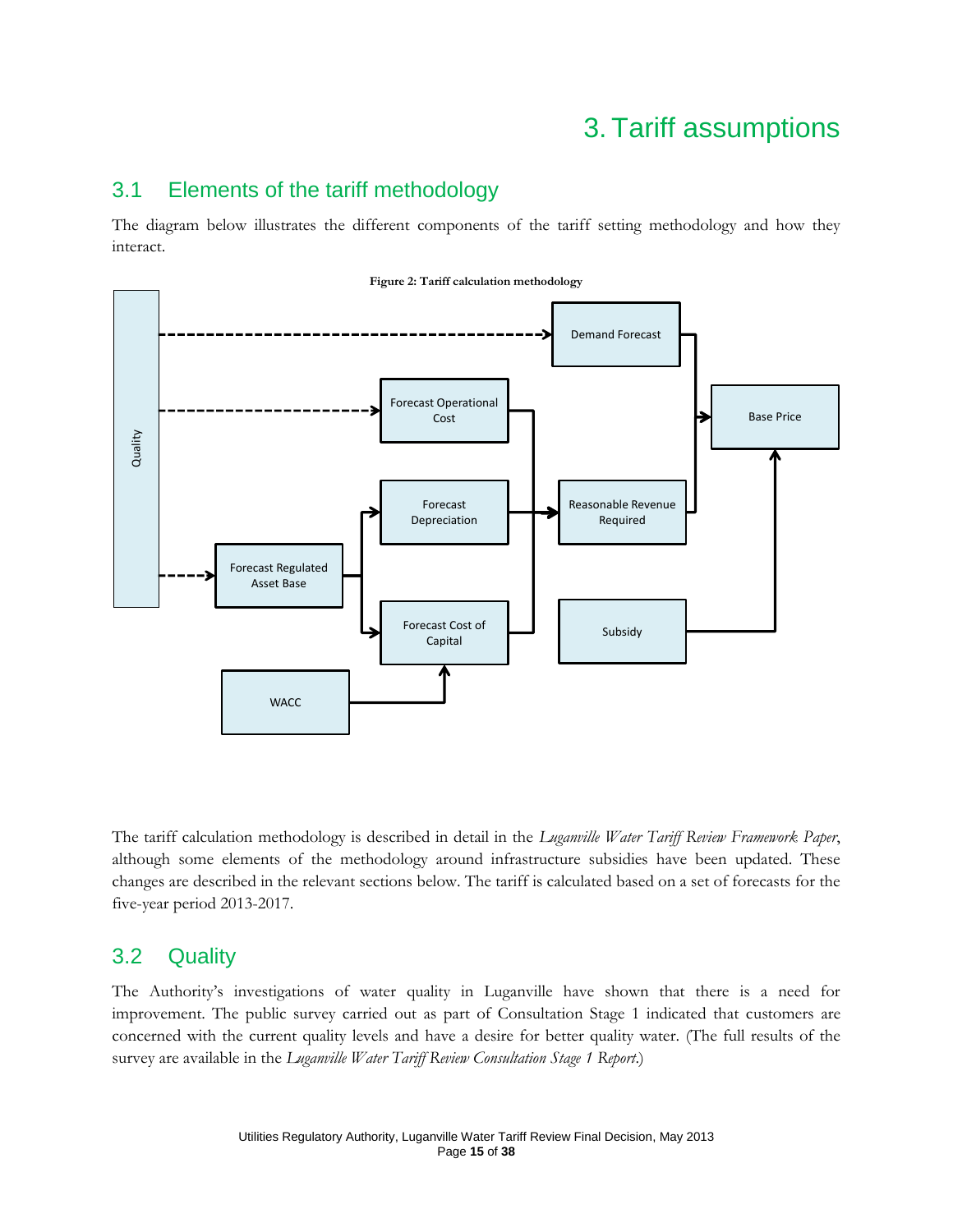One issue that has impacted water quality in the past has been inconsistent chlorination. This tariff assumes the correct level of chlorination throughout the period.

While the Government has adopted World Health Organisation (WHO) standards of water quality, there has not been regular testing in Luganville, nor have there been any sanctions imposed when quality has dropped below the required standard. Proposals for ensuring that quality standards are more effectively enforced are described in Chapter 4 of this document.

There are plans to move the water source from the current position at Sarakata to Solway. During its consultations, the Authority has heard statements indicating a risk of contamination of the current source. However, no data has been provided to the Authority that shows clear evidence of this. This tariff review does not assume that the source needs to change, nor provides for any large scale investment to do so.

## 3.3 Demand forecast

The tariff is calculated based on a forecast of the demand for water.

| Table 7: Demand forecast, m <sup>3</sup>                                                                                                                                                                                                                                                                                                                                                                                                                                                                                                                                                                                                                                                                                                                                                     |         |         |         |         |         |
|----------------------------------------------------------------------------------------------------------------------------------------------------------------------------------------------------------------------------------------------------------------------------------------------------------------------------------------------------------------------------------------------------------------------------------------------------------------------------------------------------------------------------------------------------------------------------------------------------------------------------------------------------------------------------------------------------------------------------------------------------------------------------------------------|---------|---------|---------|---------|---------|
| Year                                                                                                                                                                                                                                                                                                                                                                                                                                                                                                                                                                                                                                                                                                                                                                                         | 2013    | 2014    | 2015    | 2016    | 2017    |
| Total m <sup>3</sup> delivered to customers                                                                                                                                                                                                                                                                                                                                                                                                                                                                                                                                                                                                                                                                                                                                                  | 847,149 | 858,737 | 870,325 | 881,913 | 893,501 |
| $\mathbf{r}$ $\mathbf{r}$ $\mathbf{r}$ $\mathbf{r}$ $\mathbf{r}$ $\mathbf{r}$ $\mathbf{r}$ $\mathbf{r}$ $\mathbf{r}$ $\mathbf{r}$ $\mathbf{r}$ $\mathbf{r}$ $\mathbf{r}$ $\mathbf{r}$ $\mathbf{r}$ $\mathbf{r}$ $\mathbf{r}$ $\mathbf{r}$ $\mathbf{r}$ $\mathbf{r}$ $\mathbf{r}$ $\mathbf{r}$ $\mathbf{r}$ $\mathbf{r}$ $\mathbf{$<br>$\cdot$ $\overline{v}$ $\overline{v}$ $\overline{r}$ $\overline{r}$ $\overline{r}$ $\overline{r}$ $\overline{r}$ $\overline{r}$ $\overline{r}$ $\overline{r}$ $\overline{r}$ $\overline{r}$ $\overline{r}$ $\overline{r}$ $\overline{r}$ $\overline{r}$ $\overline{r}$ $\overline{r}$ $\overline{r}$ $\overline{r}$ $\overline{r}$ $\overline{r}$ $\overline{r}$ $\overline{r}$<br>$\mathbf{r}$<br>$\sqrt{ }$<br>$\cdot$ , $\cdot$ , $\cdot$ , $\cdot$ |         |         |         |         |         |

*Source: Utilities Regulatory Authority Luganville Water Tariff Review Financial Model*

The Authority's method used for estimating the amount of water to be sold by PWD over the five-year forecast period is described below.

### 3.3.1 Pumping capacity constraint

Information from PWD has indicated that the water pumps in Luganville are currently operating at capacity, i.e. it is not possible to pump any more water into reservoirs than is currently being pumped. Until the pumping capacity is increased, this means that the only way to supply more water to customers is to repair leaks. The demand forecast used in this tariff review assumes that this capacity constraint will exist throughout the tariff period, subject to repairs of leakages as described below.

### 3.3.2 Leakages

A significant amount of water is lost daily through leakages. It has not been possible to obtain a consistent estimate for the amount of total leakages. Based on the information and analysis received by the Authority, it appears likely that repairing leaks is the activity that will have the biggest impact on the efficiency of the network, water pressure and quality for customers.

An investigation of the "billing losses" described in the *Luganville Water Tariff Review Tariff Application Report*  has provided an estimate of the amount of water lost through leaks at customer properties after the meter. The average total amount of this type of leakage for the period  $2008-2012$  is 14,485 m<sup>3</sup> per quarter. It has been assumed that this leakage amount can be repaired over the next five years. The Authority notes that it is likely that this represents only a small proportion of the potential leaks that could be repaired.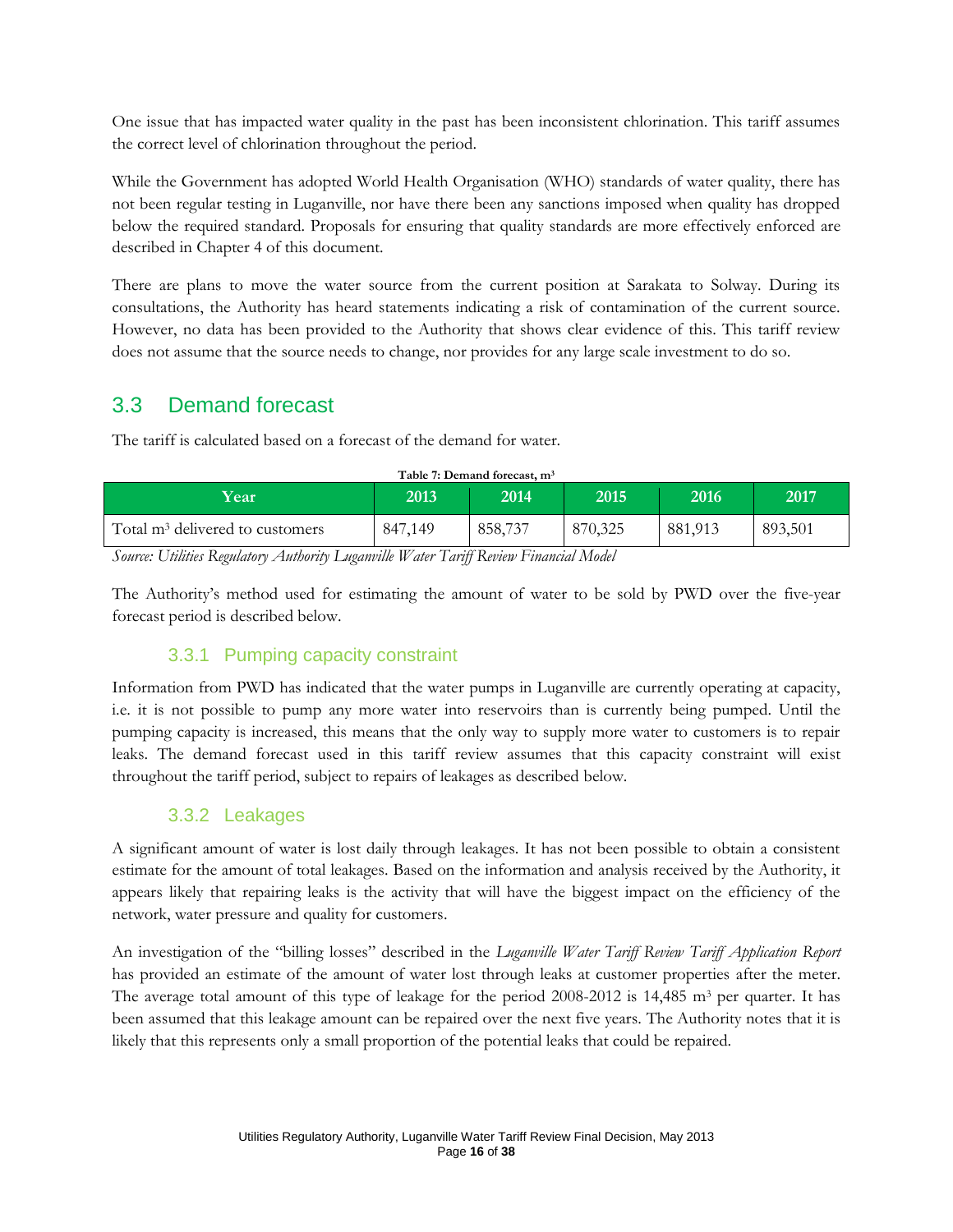It is very important that the utility establish an appropriate mechanism for measuring the volume of water lost, for example a meter to measure the volume of water pumped into the reservoirs. In addition, the amount of leakages should be measured and reported on at regular intervals.

### 3.3.3 Initial demand

Demand at the start of the forecast period has been estimated based on the number of customer connections and the historical average consumption per customer. The following table shows the number of customer connections, based on PWD's records. It is assumed that all the customers not yet connected will be connected by the start of the forecast period.

| Table 8: Number of customers                                                                |  |       |  |  |  |
|---------------------------------------------------------------------------------------------|--|-------|--|--|--|
| Total number of customers<br>Current active customers<br><b>Customers not yet connected</b> |  |       |  |  |  |
| 2.106                                                                                       |  | 2,131 |  |  |  |
| TITITIT                                                                                     |  |       |  |  |  |

*Source: PWD records*

In addition to customer connections, water is supplied to ships. Data has been provided on the number of ships supplied to from 2008 to 2012. It is assumed that the number of ships is equal to the average for the period 2008-2012.

#### **Table 9: Average number of ships supplied with water, 2008-2012**

| <b>Year</b>     | 2008 | 2009 | 2010 | 2011 | 2012 | Avg. 2008-2012 |
|-----------------|------|------|------|------|------|----------------|
| Number of ships |      |      |      |      |      |                |

*Source: PWD meter reading database*

The average consumption per customer has been estimated using the historical average for the period 2008- 2012. Separate assumptions are used for ships and for customer connections. The table below shows the average consumption per customer for the period 2008-2012

|                  | 2008 | 2009 | 2010 | 2011 | 2012 | 2008-2012 |
|------------------|------|------|------|------|------|-----------|
| <b>Lustomers</b> | 100  | ∩¬   | ∩¬   | 100  | 94   | 98        |
| Ships            | 138  | 166  | 176  | 159  | 347  | 174       |

#### **Table 10: Average quarterly m<sup>3</sup> consumed per customer, 2008-2012**

*Source: PWD meter reading database*

The total water consumed at the start of the forecast period is calculated in the table below.

|              | <b>Number</b> | <b>Quarterly consumption</b><br>per customer or ship, m <sup>3</sup> | Quarterly<br>consumption, $m3$ |
|--------------|---------------|----------------------------------------------------------------------|--------------------------------|
| Customers    | 2,131         | 98                                                                   | 209,456                        |
| <b>Ships</b> |               | 174                                                                  | 521                            |
| Total        | 2,134         | 98                                                                   | 209,977                        |

**Table 11: Quarterly consumption at start of forecast period**

*Source: Utilities Regulatory Authority Luganville Water Tariff Review Financial Model*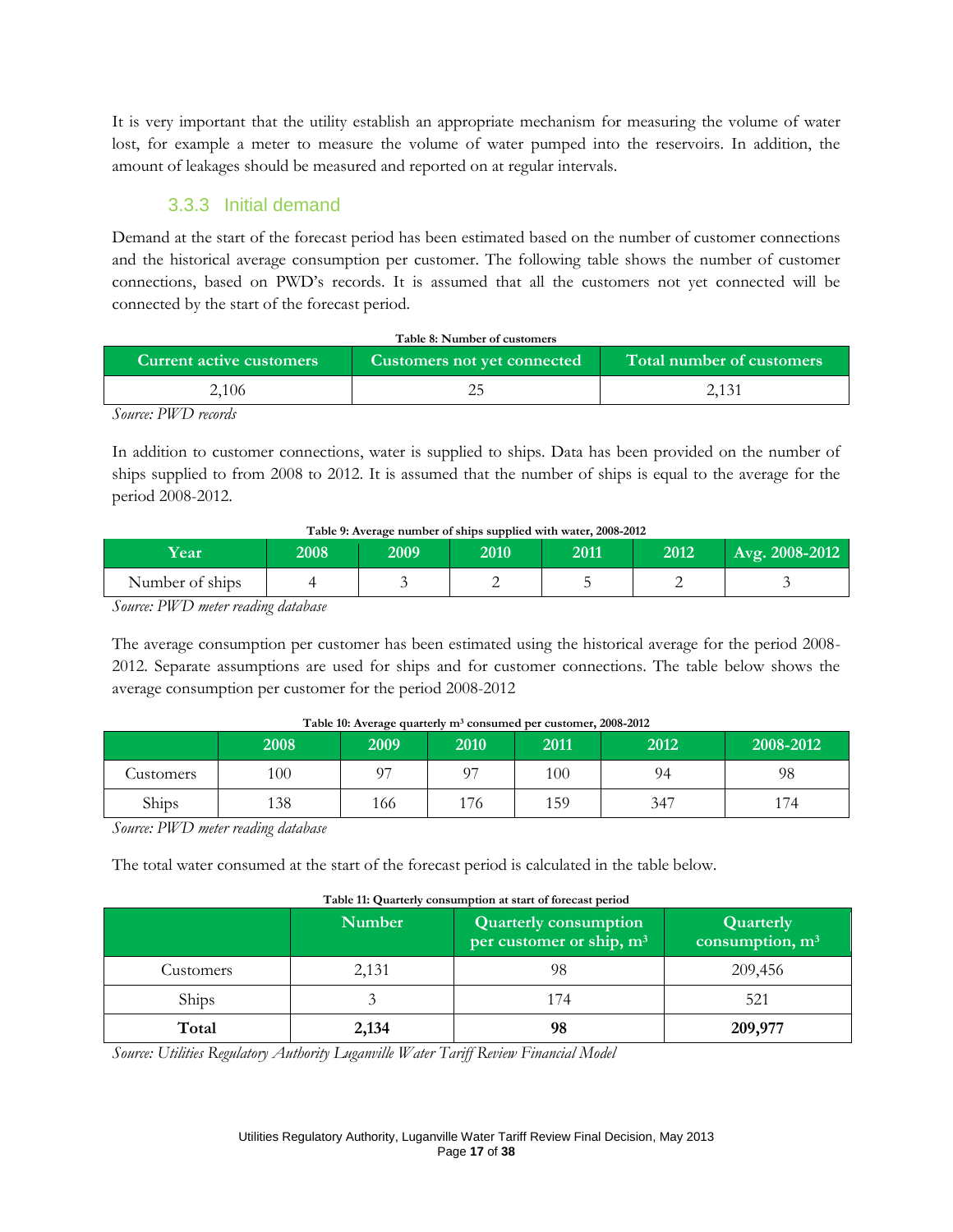#### 3.3.4 Consumption growth

As previously noted, the water pumps are currently operating at full capacity. The repair of leaks through the period will allow for customers to consume more water. Total consumption growth, therefore, is based on the assumed rate of leakage repair. This is equivalent to an annual growth rate of 1.35%.

### 3.3.5 Reconnections

Reconnection fees are charged to customers who have been previously disconnected. These fees constitute a revenue stream for the utility. 152 reconnection fees were charged in 2012. It is assumed that this rate will remain constant through the tariff period. The costs of disconnections and reconnections are assumed to be included in the operating costs described in section 3.4 below.

#### 3.3.6 Billing losses

In the *Luganville Water Tariff Review Tariff Application* Report, billing losses was defined as the difference between the amount recorded on water meters and the amount billed to customers. Following an investigation by the Authority, it was found that this was largely a result of significant leakages in government properties that have not been repaired (see the *Luganville Water Tariff Review Consultation Stage 2 Report* for more details). Rather than charging for the amount of water wasted, a fixed amount was charged to these customers. It is the Authority's view that there is no valid reason for customers to be billed a different amount than is metered. If there is significant leakage on a customer's property, it is the responsibility of the customer to repair the leak. Therefore no allowance is made in the tariff for billing losses.

## 3.4 Operating Costs Forecast

The operating cost forecast estimates the reasonable costs of providing water services in Luganville. It is a summation of the forecasted electricity costs, staff costs, and materials costs.

The table below summarises the total operating costs for the forecast period.

| 2013         | 2014'      | 2015       | 2016'      | 2017       |
|--------------|------------|------------|------------|------------|
| 39, 201, 481 | 41,384,488 | 41,654,964 | 41,925,575 | 42,196,320 |

**Table 12: Total operating cost forecast, vatu**

*Source: Utilities Regulatory Authority Luganville Water Tariff Review Financial Model*

### 3.4.1 Electricity costs

Electric pumps are used to extract water from boreholes and transfer it to reservoirs. The cost of the electricity required is determined by the kilowatt hours (kWh) consumed, charges associated with the connection and the electrical efficiency of the system. There are two pump stations: the main pumping station with a high voltage connection and a booster pump with a low voltage connection.

PWD have supplied historical monthly electricity bills for the years 2011-2012 for the main pumping station and for 2012 for the booster pump. The average electricity consumed and monthly bill is shown in the table below. The monthly electricity consumed varied  $+/-13%$  of the average for the period.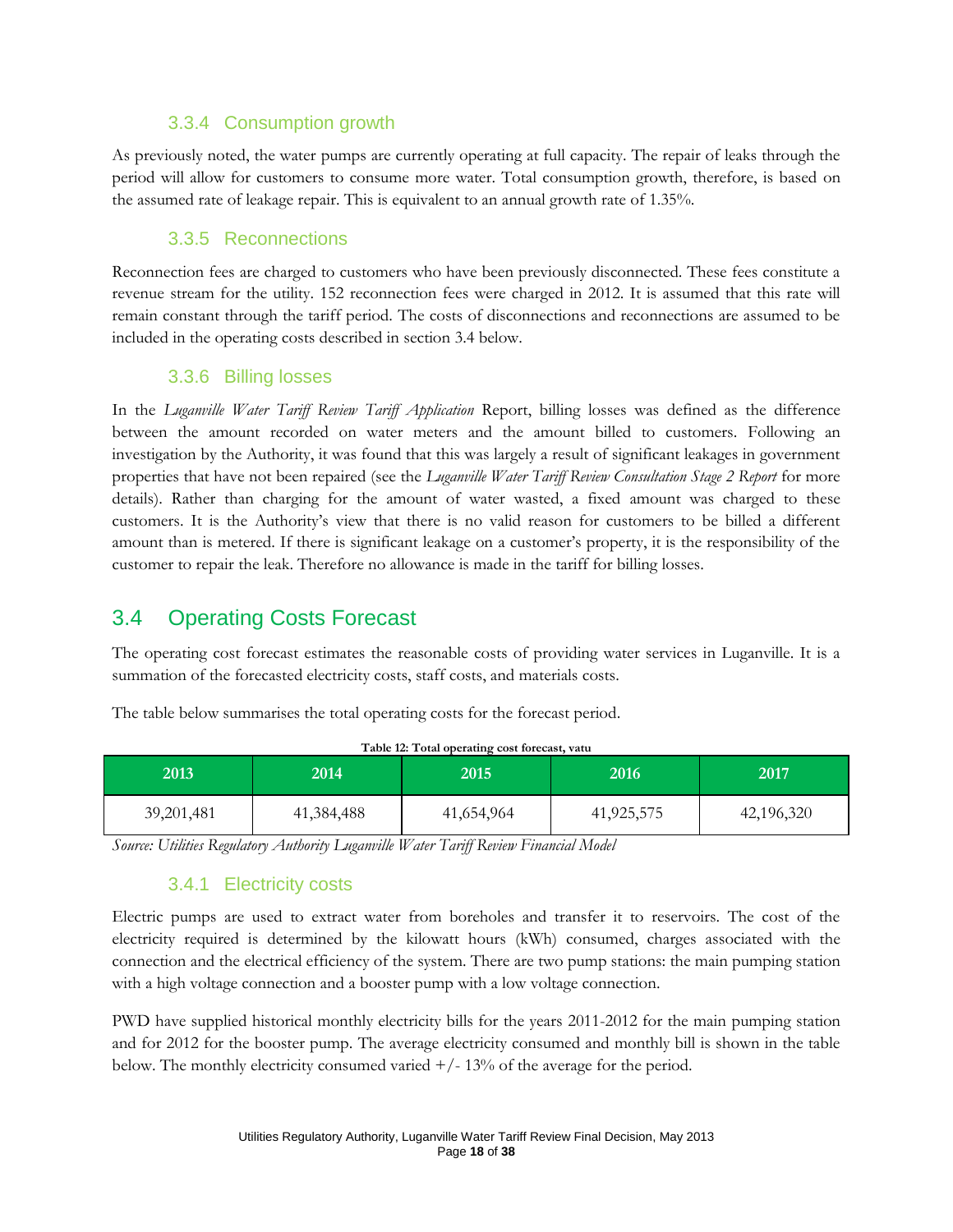|      |                                    | Main pumping station                     | <b>Booster pump</b>                |                                          |  |
|------|------------------------------------|------------------------------------------|------------------------------------|------------------------------------------|--|
| Year | Avg monthly<br>consumption,<br>kWh | Avg monthly<br>electricity bill,<br>vatu | Avg monthly<br>consumption,<br>kWh | Avg monthly<br>electricity bill,<br>vatu |  |
| 2011 | 48,044                             | 1,762,425                                | n.a.                               | n.a.                                     |  |
| 2012 | 48,165                             | 1,820,578                                | 468                                | 30,666                                   |  |

#### **Table 13: Average monthly electricity consumption and costs**

*Source: PWD*

Due to the lack of reliable data around leakages and the amount of water pumped from the pump station and through the booster pump, the historical amount of kWh used per  $m^3$  (kWh/m<sup>3</sup>) of water pumped could not be determined. Therefore, the electricity cost could not be forecasted using the method proposed in the *Luganville Water Tariff Review Framework Paper*.

It is assumed that the total kWh consumed by both pump stations during the first quarter of 2013 will be the same as the average monthly consumption in 2012. As the pumping infrastructure continues to age, it is expected that there will be a gradual decrease in the electrical efficiency of the system. The average growth rate in electricity consumption from 2011 to 2012 was 0.25%. This rate is assumed to continue through the forecast period due to continued reduction of electrical efficiency of the system.

| Item                             | Quantity             |  |
|----------------------------------|----------------------|--|
| Main pumping station consumption | 48,165 kWh per month |  |
| Subscribed kVA                   | 135 kVA              |  |
| Transformer charge               | 8,125 vatu per month |  |
| Booster pump consumption         | 468 kWh per month    |  |
| kWh annual growth rate           | $0.25\%$ per annum   |  |
| Electricity base price (P)       | 52.22 vatu           |  |

**Table 14: Summary of electricity cost assumptions**

*Source: Utilities Regulatory Authority Luganville Water Tariff Review Financial Model*

The subscribed power and electricity connection contractual conditions for both pumping stations are assumed to remain the same over the 5 year tariff period, meaning that any transformer charges and monthly fixed charges will remain constant. There are currently no plans to change the electrical infrastructure at either pump station. The forecasted electricity cost over the tariff period is:

| 2013       | 2014'      | 2015       | 2016       | 2017       |
|------------|------------|------------|------------|------------|
| 23,677,132 | 23,730,808 | 23,784,614 | 23,838,562 | 23,892,641 |

**Table 15: Forecast electricity costs, vatu**

*Source: Utilities Regulatory Authority Luganville Water Tariff Review Financial Model*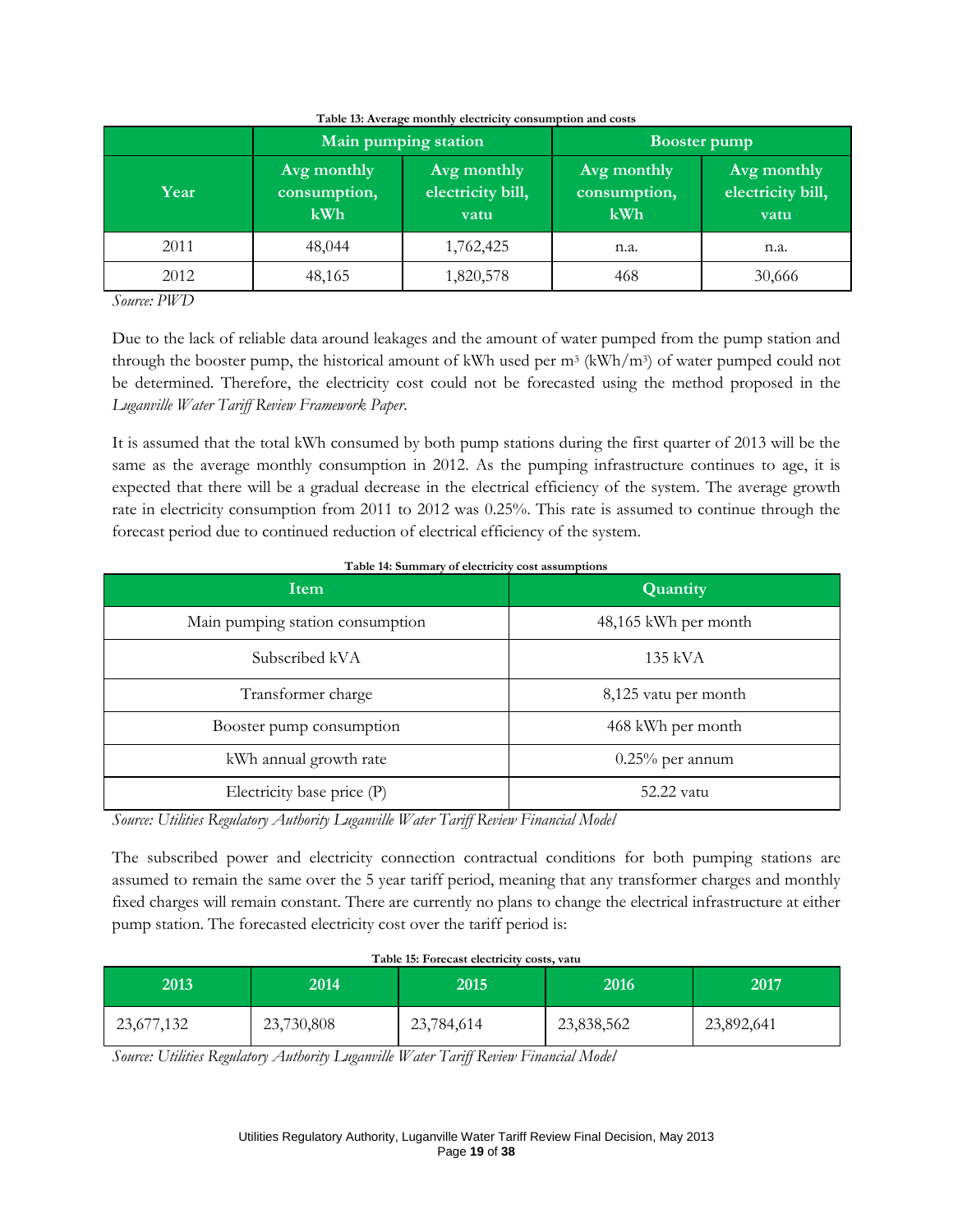### 3.4.2 Staff costs

Staff costs are the salaries, overtime costs and severance allowance of staff directly involved in the provision of water.

In accordance with the PWD 5-year plan the URA forecasts an increase in the number of designated staff from 7 to 10 by 2014. It is assumed that the number of staff will increase to 8 in 2013 and then to 10 in 2014. This amount of staff will remain to the end of the forecast period.

Number of staff per 1000 population served is an indicator that measures the level of staffing relative to the population that is serviced by the water supply network. This is shown in the graph below, comparing water utilities in Vanuatu with international benchmarks from the Pacific region.



**Figure 3: Number of staff per 1000 population served**

*Source: Pacific Water and Waste Association Benchmarking Report 2011*

When comparing the number of staff per 1000 population served to international benchmarks, the current number of designated staff is below average, indicating a reasonable level of efficiency. Therefore the Authority finds the proposed number of staff to be reasonable.

The estimated average annual salary for PWD staff is 882,768 vatu. It is assumed that each year half of the staff will receive an incremental salary increase of 40,000 vatu. This is consistent with previous salary performance and staff turnover at PWD.

Overtime allowance per staff is forecast to remain the same at 312,000 vatu per quarter through the forecast period. PWD do not anticipate any changes to the after-hours shift schedule meaning that the same number of total overtime hours will be required through the forecast period.

In order to allow for severance costs,  $1/12<sup>th</sup>$  of the quarterly salary cost is included to cover one month of severance per year of service.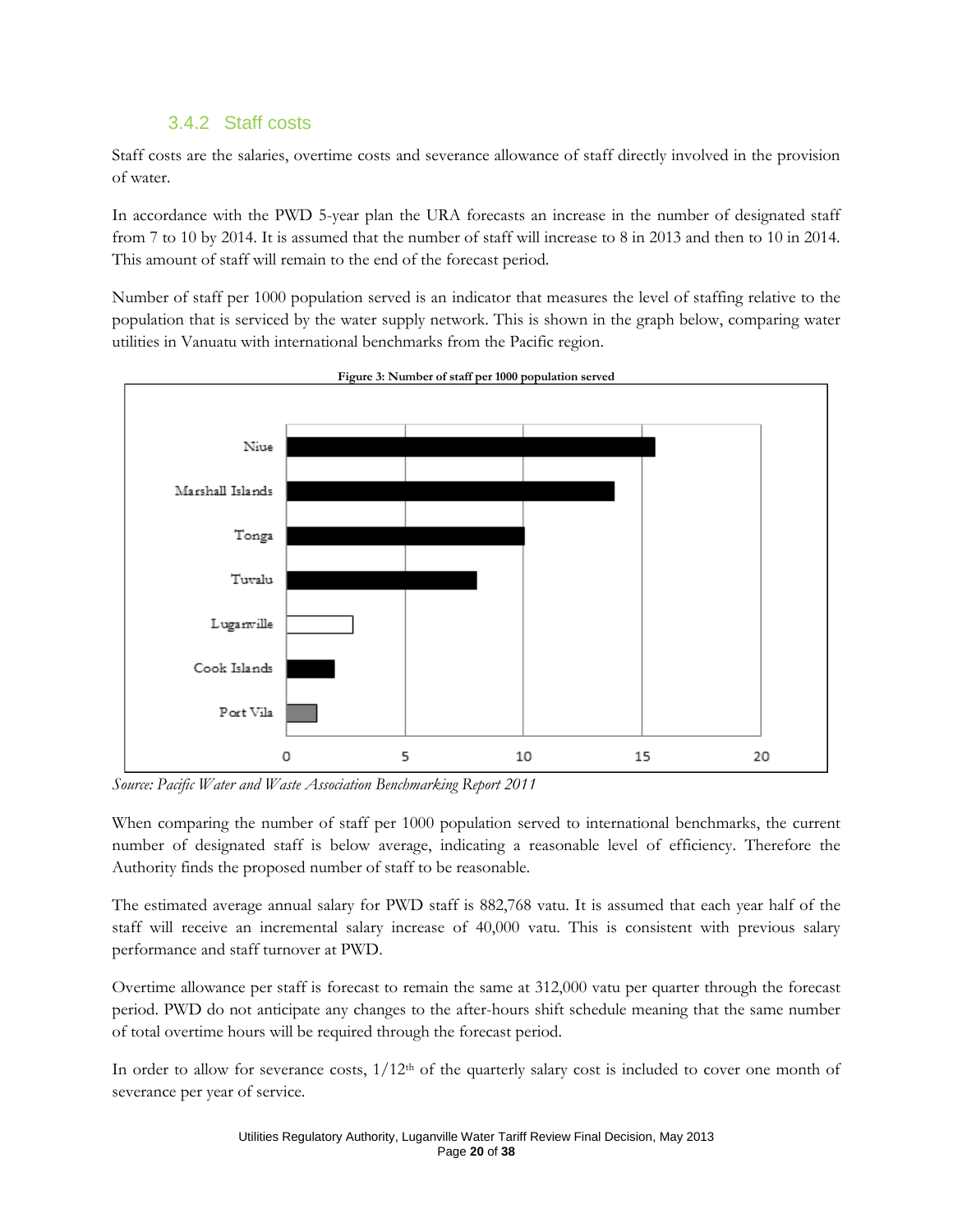The total staff costs included in the model is shown in the table below:

| Table 16: Forecast staff costs, vatu |            |            |            |            |  |
|--------------------------------------|------------|------------|------------|------------|--|
| 2013                                 | 2014       | 2015       | 2016       | 2017       |  |
| 11,394,656                           | 13,523,987 | 13,740,653 | 13,957,320 | 14,173,987 |  |

*Source: Utilities Regulatory Authority Luganville Water Tariff Review Financial Model*

#### 3.4.3 Materials costs

Material costs are the costs of consumable materials used for operating and maintaining the water supply system that are not capital investments. This includes fuel costs, water treatment costs, and other materials costs.

Fuel costs are estimated based on an assumed monthly usage of 720 litres and a cost of 150 vatu per litre.

Chemicals such as sodium hypochlorite are used to treat the water. The cost of these chemicals has been estimated based on information provided by PWD.

| Item                             | <b>Value</b>           |
|----------------------------------|------------------------|
| Amount of chemicals used per day | 40 litres              |
| Price of chemicals               | 178.875 vatu per litre |

#### **Table 17: Summary of water treatment chemical assumptions**

*Source: PWD*

Due to the capacity constraints described above, the amount of treatment chemicals used is assumed to remain constant through the tariff period.

The office equipment cost is estimated to be 48,279 vatu per quarter and is assumed to remain the same during the tariff period.

The cost of water and safety boots for the PWD team is forecast to be 7,251 vatu per quarter.

The forecast total materials cost is shown in the table below:

| Table 18: Forecast materials costs, vatu |           |           |           |           |  |
|------------------------------------------|-----------|-----------|-----------|-----------|--|
| 2013'                                    | 2014      | 2015      | 2016      | 2017      |  |
| 4,129,693                                | 4,129,693 | 4,129,693 | 4,129,693 | 4,129,693 |  |

*Source: Utilities Regulatory Authority Luganville Water Tariff Review Financial Model*

## 3.5 Infrastructure

In order to estimate the reasonable costs of providing water services in Luganville, the Authority must estimate the level of infrastructure required. The cost of infrastructure assets is treated differently to operating costs, as infrastructure assets retain usefulness and value across many years. Each type of infrastructure asset has a useful life, and at the end of its useful life the value is assumed to be zero. The annual reduction in asset

> Utilities Regulatory Authority, Luganville Water Tariff Review Final Decision, May 2013 Page **21** of **38**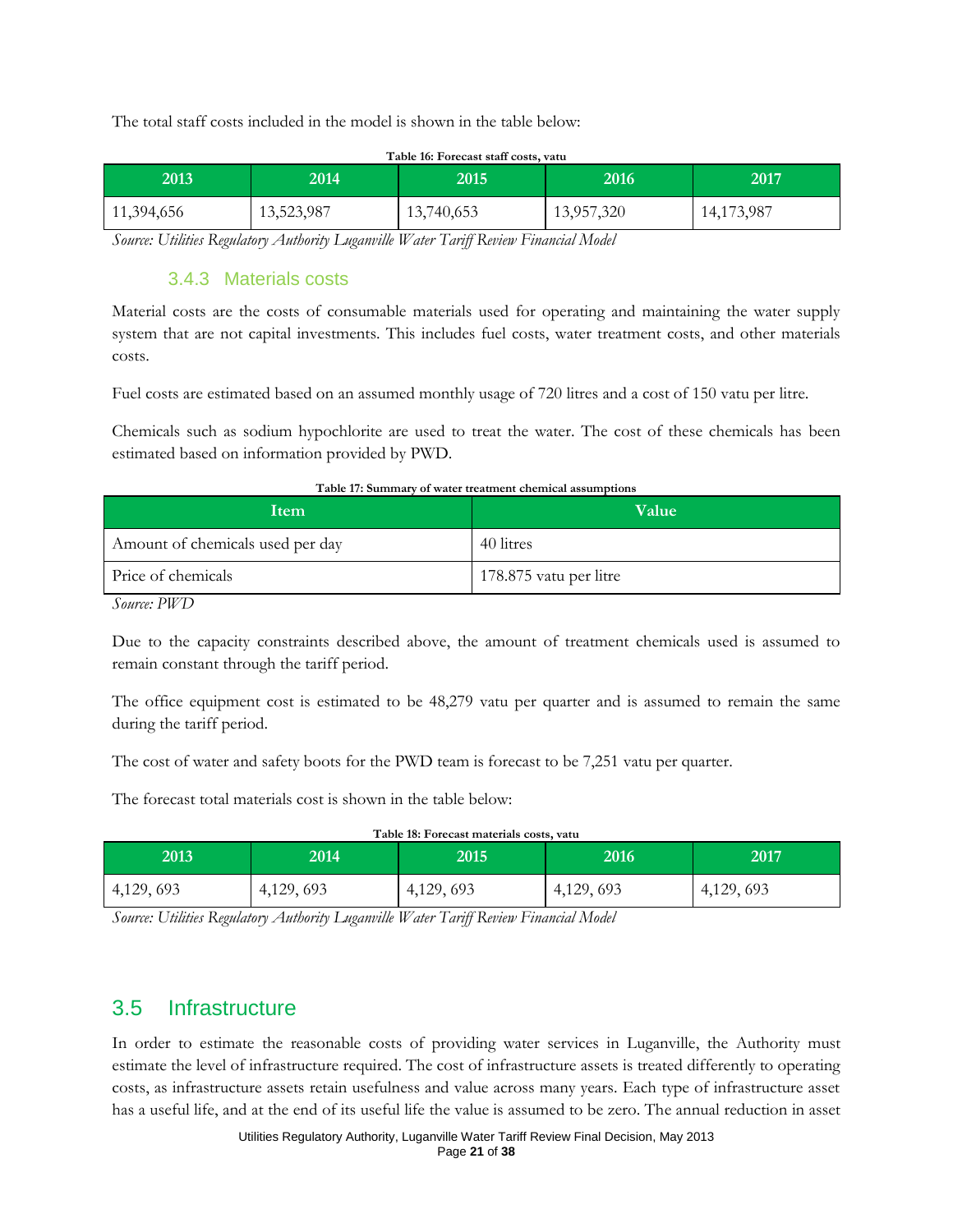value is referred to as "depreciation", and is calculated as an equal portion of the value of the asset for each year of its life. This method of calculating depreciation is referred to as "straight line" depreciation.

The assets of the utility that are included for consideration in the tariff calculation are referred to as the Regulated Asset Base (RAB). The Regulated Asset Base should include all assets required to provide and manage the water supply. This definition of the RAB is different to that used in the *Draft Decision*. Instead of discounting infrastructure that has been funded by other parties, these subsidies will be treated explicitly. This means calculating the full market-based cost of providing the service, and then subtracting subsidies separately. The treatment of subsidies in this Final Decision is described separately below.

Depreciation of the RAB represents a real cost of doing business, and is included in the tariff calculation. Estimating a reasonable level of depreciation costs requires the following assumptions to be made:

- The remaining value of the installed infrastructure at the start of the tariff period;
- The lives of the installed assets; and
- $\bullet$ The value of investment in new infrastructure installed during the tariff period.

#### 3.5.1 Installed infrastructure

The current assets of the water service in Luganville includes the source well, pumping stations, reservoirs, mains pipes, connecting pipes, valves, fixtures, meters as well as other assets required to provide the service. These installed assets have been installed for various periods of time and have various useful lives. Different sources of funding have been used to finance these assets. This section describes the assumptions that have been used to estimate the current value of installed assets in Luganville water service.

An independent assessment has been carried out by infrastructure valuation experts to estimate the current value of assets. This assessment has been carried out using all available information on the current network and the dates of installation. The valuation has been calculated according to a Depreciated Replacement Cost (DRC) methodology. This means that the cost of replacing the existing assets has been estimated, and then adjusted according to the age of the assets and inflation. The result should give a reasonable indication of the current net value of the installed infrastructure.

| Replacement cost of infrastructure | Depreciated Replacement Cost (DRC) of<br>infrastructure |
|------------------------------------|---------------------------------------------------------|
| 558,251,126                        | 229,530,843                                             |

#### **Table 19: Estimated value of installed infrastructure, vatu**

*Source: URA Luganville Water System Fixed Asset Valuation and Expenditure Estimates, February 2013, (by Wilson Cook Ltd)*

#### 3.5.2 Asset lives

The assumed lifetime of assets indicates the associated depreciation costs for the utility. Different classes of assets have a wide range of useful lives. The asset lives used in the calculation of the annual depreciation amount are shown in the table below.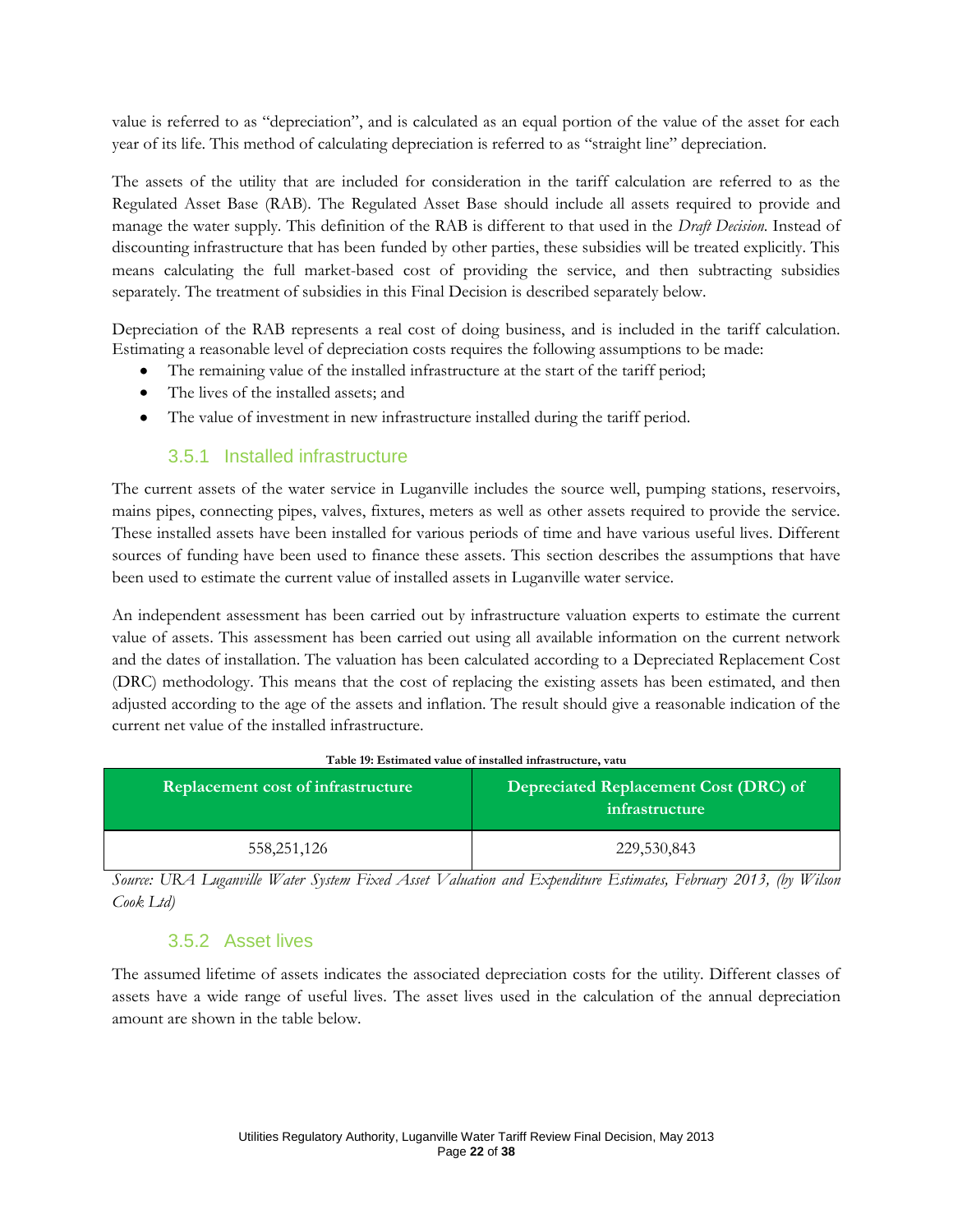| <b>Asset Category</b>                                | <b>Estimated Total Life</b> |
|------------------------------------------------------|-----------------------------|
| <b>Water Collection</b>                              |                             |
| Wells                                                | 50                          |
| Pumping Stations, Reservoirs, etc                    |                             |
| Site establishment & misc. site development<br>works | 50                          |
| Buildings (masonry)                                  | 50                          |
| Buildings (wooden superstructure)                    | 40                          |
| Chlorination and water testing equipment             | 10                          |
| Reservoirs and tanks (steel)                         | 60                          |
| Reservoirs and tanks (wood)                          | 50                          |
| Bulk water lift pumps and motors                     | 15                          |
| Station pipework, valves, pressure relief vessels    | 30                          |
| Switchboards, motor drives, cabling                  | 20                          |
| Standby generator sets                               | 20                          |
| Instrumentation and controls                         | 15                          |
| Flow meters (bulk supply)                            | 20                          |
| <b>Pipelines and Distribution Assets</b>             |                             |
| Pipes (cast iron)                                    | 80                          |
| Pipes (PVC or high-density polyethylene)             | 50                          |
| Pipes (galvanised steel)                             | 45                          |
| Valves                                               | 30                          |
| Pressure reducing valves                             | 30                          |
| Meters (customer)                                    | 20                          |
| Fire hydrants                                        | 30                          |

**Table 20: Asset lives, years**

*Source: URA Luganville Water System Fixed Asset Valuation and Expenditure Estimates, February 2013, (by Wilson Cook Ltd)*

#### 3.5.3 Investment

It is expected that additional investment will be required during the tariff period in order to renew and replace the existing network, as well as to deliver improvements in service delivery and water quality. The cost of new investment is included in the tariff through the forecast depreciation costs of the new assets. A reasonable expectation of the level of investment would be to cover the renewal of assets as they pass their expected useful life, and to expand the network in line with the growth of the town of Luganville. The estimate of the reasonable level of investment is shown in the table below.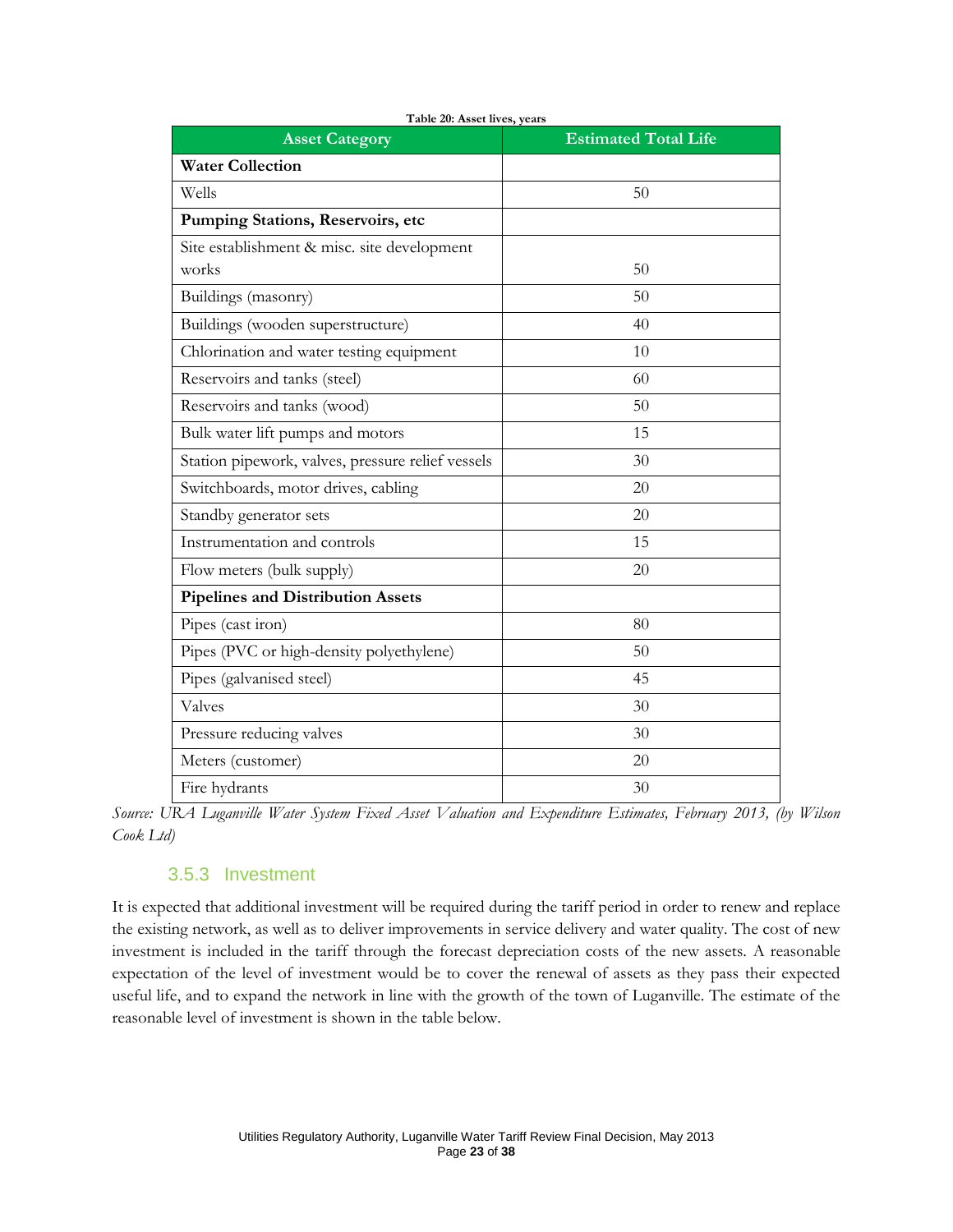#### **Table 21: Estimated future investment, vatu**

| <b>Item</b>                                                             | Investment per year |
|-------------------------------------------------------------------------|---------------------|
| Network growth                                                          | 6.1 <sub>m</sub>    |
| Replacement of customer meters in the network                           | 10.5m               |
| Replacement of bulk supply assets (pumps and<br>chlorination equipment) | 6.2m                |
| Total                                                                   | 22.8 <sub>m</sub>   |

*Source: URA Luganville Water System Fixed Asset Valuation and Expenditure Estimates, February 2013, (by Wilson Cook Ltd)*

### 3.5.4 Regulated Asset Base

Based on the assumptions described in sections 3.5.1., 3.5.2, and 3.5.3 above, the following table shows the forecasts for the RAB and related depreciation costs.

| Year                                   | 2013        | 2014        | 2015          | 2016          | 2017         |
|----------------------------------------|-------------|-------------|---------------|---------------|--------------|
| Opening net total asset<br>value (RAB) | 229,530,843 | 242,248,749 | 254,553,974   | 266, 611, 715 | 278,649,517  |
| Investment                             | 22,800,000  | 22,800,000  | 22,800,000    | 22,800,000    | 22,800,000   |
| Depreciation                           | 10,082,095  | 10,494,775  | 10,742,260    | 10,762,198    | 11, 152, 872 |
| Closing net total asset value<br>(RAB) | 242,248,749 | 254,553,974 | 266, 611, 715 | 278,649,517   | 290,296,644  |

*Source: Utilities Regulatory Authority Luganville Water Tariff Review Financial Model*

## 3.6 Cost of Capital

The tariff-setting methodology assumes that funding used for investments has an associated cost. For example, bonds may be issued or loans taken in order to provide the cash to finance infrastructure investment. The interest due on such bonds or loans is an example of the cost of capital. The tariff must include an assumption for the cost of the capital required to fund the RAB.

Standard regulatory practice is to use a capital asset pricing model (CAPM) to estimate the weighted average cost of capital (WACC) for a particular market. These are described in more detail in the Luganville Water Tariff Review Framework Paper. The only precedent for calculating a WACC for utility markets in Vanuatu is from the tariff review of electricity carried out in 2010.

Two assumptions in the WACC calculation have been changed from the 2010 precedent. The risk free rate has been updated based on the latest data available, and calculated using the same methodology as used in 2010. The new risk free rate reflects the significant reduction in government bond yields since 2010. The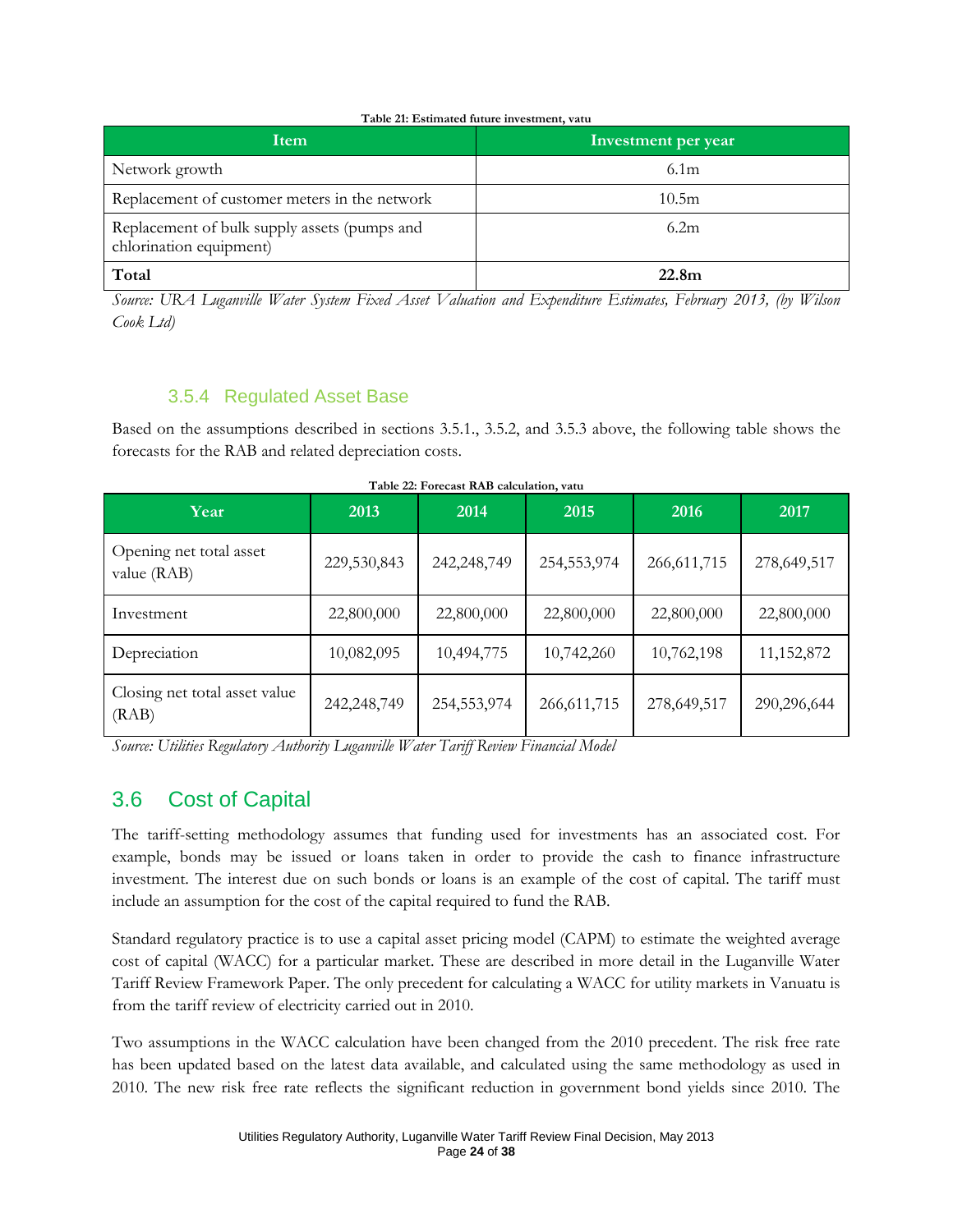market risk premium is assumed to be 6%. This is consistent with all recent reviews of water utilities by Australian regulators.

The components used in the calculation of the WACC are shown in the following table.

| Item                          | Value    |
|-------------------------------|----------|
| Nominal risk free rate        | 2.45%    |
| Market risk premium           | $6.00\%$ |
| Country risk premium - equity | $4.10\%$ |
| Country risk premium - debt   | 2.70%    |
| Debt margin                   | $2.00\%$ |
| Corporate tax rate            | $0.00\%$ |
| Gearing ratio                 | 50%      |
| Inflation rate                | $3.00\%$ |
| Equity beta                   | 0.9      |
|                               |          |
| Post-tax nominal WACC         | $9.55\%$ |
| Post-tax real WACC            | 6.36%    |

*Source: Utilities Regulatory Authority Luganville Water Tariff Review Financial Model*

## 3.7 Subsidies

The current price of water in Luganville (52 vatu per m<sup>3</sup>) generates revenue that is significantly less than the full market-based cost of service. This is due to the fact that the Government has historically benefitted from lower infrastructure costs though donation of infrastructure that was built prior to independence, aid grants and "soft" loans from development partners. The benefit of this lower cost has been passed to customers in the form of lower prices, representing an implicit subsidy. The table below shows the current level of this subsidy.

| Table 24: Current level of price subsidy                |                  |  |  |
|---------------------------------------------------------|------------------|--|--|
| Item                                                    | Amount           |  |  |
| Current base price of water                             | 52 vatu per $m3$ |  |  |
| Expected revenue at current price (2013)                | 44,259,394 vatu  |  |  |
| Market-based full cost of water service (2013):         |                  |  |  |
| Operating costs                                         | 39,201,48 vatu   |  |  |
| Infrastructure costs (depreciation and cost of capital) | 25,487,233 vatu  |  |  |
| Total market-based full cost of service                 | 64,688,715 vatu  |  |  |
| Subsidy rate                                            | 30%              |  |  |

*Source: Utilities Regulatory Authority Luganville Water Tariff Review Financial Model*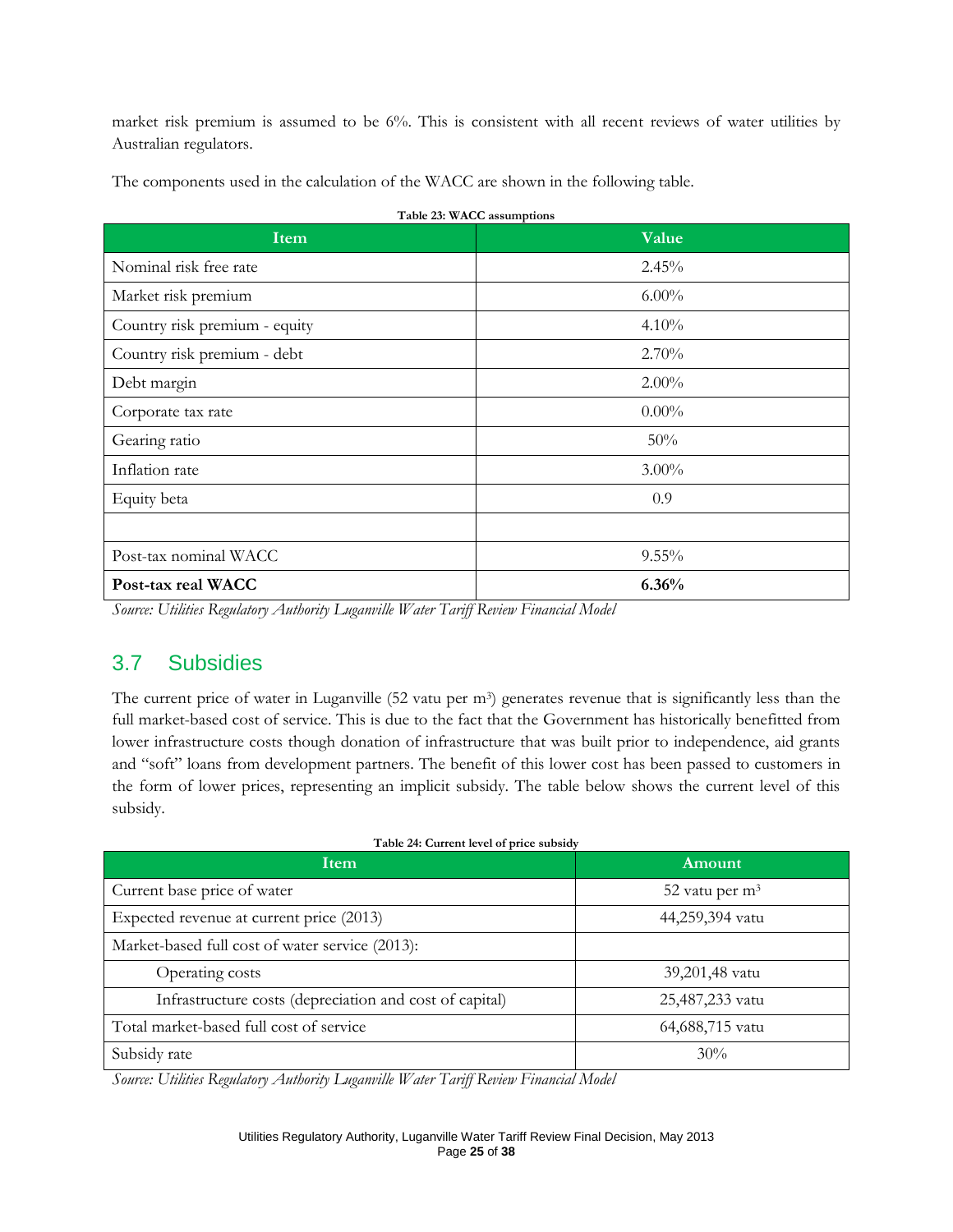When considering a possible subsidy level going forward, it is important to take the following factors into account:

- $\bullet$ Financial sustainability and viability of the service
- The long-term plans for service ownership  $\bullet$
- Affordability of the service to customers  $\bullet$

It is important that over the medium-to-long term the water service in Luganville become financially selfsustaining. This means that the revenue generated by customers should become sufficient to cover not just the operating costs but also investments to ensure the infrastructure is replaced and upgraded to accommodate the growth of the network. In addition, any form of subsidy creates a market distortion that may result in inefficient resource allocation. Currently in Luganville, these subsidies have resulted in underinvestment in the water network.

During the consultation process with Government stakeholders, the privatization of water services in Luganville has been mentioned as a medium-term goal. One of the barriers to the possible privatization is the continued subsidization of water prices. Having a service that is not reliant on subsidies will further enable the involvement of the private sector investment.

On the other hand, it is important that water services are affordable, thus ensuring the population of Luganville have access to clean and safe water. The tariff review has carried out a survey of affordability and our consultation did reveal a significant concern among domestic water customers about the cost of water. Therefore a gradual reduction of the subsidy level will ease the burden on customers while allowing the utility to become financially self-sufficient in the medium term.

The table below shows a comparison of three scenarios: a) the current subsidy level; b) a level where existing assets remain subsidized but future investments are self-funded; c) no subsidy level.

| Scenario                 | <b>Subsidy level</b> | Price                        | Price change for<br>customers |
|--------------------------|----------------------|------------------------------|-------------------------------|
| Current subsidy level    | 30%                  | 52 vatu per $m3$             | $\overline{\phantom{0}}$      |
| Future investments self- | 25%                  | 59 vatu per m <sup>3</sup>   | $+13.5\%$                     |
| funded                   |                      |                              |                               |
| No subsidy               | $0\%$                | $80$ vatu per m <sup>3</sup> | $+52.9%$                      |

#### **Table 25: Options for future subsidy level**

*Source: Utilities Regulatory Authority Luganville Tariff Review Financial Model*

The Authority has advised the Government that the most appropriate subsidy level is one where the benefit of previous donations of infrastructure is retained by customers, but future investment is funded through revenue from water bills. This equates to an overall reduction in the price of water of 25%.

## 3.8 Revenue

#### 3.8.1 Provisions

The current PWD budgeting cycle makes no allowances for any kind of provisions, so no additional funds or provisions have been included in the financial model.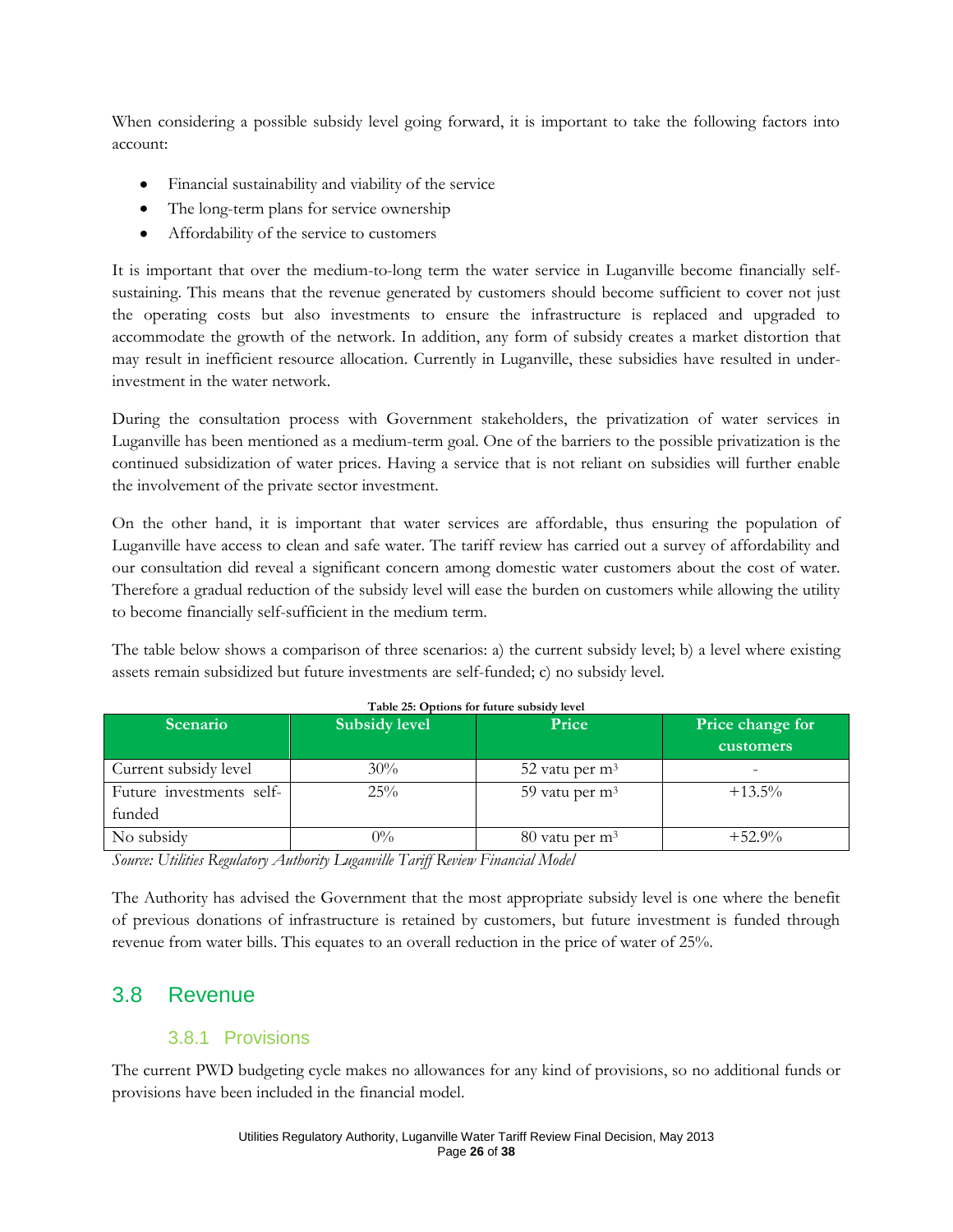### 3.8.2 Bad debt

Bad debt is defined as lost revenue from bills that are not paid by customers. It is normal to expect some level of bad debt for any utility, but it is the responsibility of the utility to ensure that payments are effectively collected from customers.

The revenues collected by PWD from water customers go to the general public fund. Historically, the amount of revenue generated has not directly impacted the budget assigned to PWD to deliver water services in Luganville. The result of this arrangement is that PWD have not had a strong incentive to be effective in collecting revenue from customers. As a result, some customers may have become accustomed to not paying their full water bills.

In the tariff calculation, losses from bad debt result in a higher tariff for customers. It is not acceptable for bill-paying customers to bear an unfairly high cost of customers who do not pay.

A comparison has been made with the provisions for bad debt made by UNELCO assumed in the electricity tariff review. These represent 0.5% of revenue. This is significantly lower than the figure currently estimated for Luganville water services. It is therefore assumed that PWD will be able to move towards the performance level currently achieved by UNELCO, with losses on bad debt assumed to be 1% of revenue through the tariff period.

| Item                                | Value   |
|-------------------------------------|---------|
| PWD Losses on bad debt, 2008-2012   | 5.68%   |
| UNELCO average bad debt losses 2010 | $0.5\%$ |
| Assumption used in draft decision   | $1\%$   |

*Source: Utilities Regulatory Authority Luganville Tariff Review Financial Model*

The Authority notes that this assumed level of losses is lower than the current levels faced by the utility. Therefore, the Authority strongly advises the utility to make a concerted effort to improve its revenue collection practices.

#### 3.8.3 Revenue forecast

The estimated revenue required to finance water services in Luganville is calculated according to the following table, and is compared with the revenue that would be generated by the current tariff.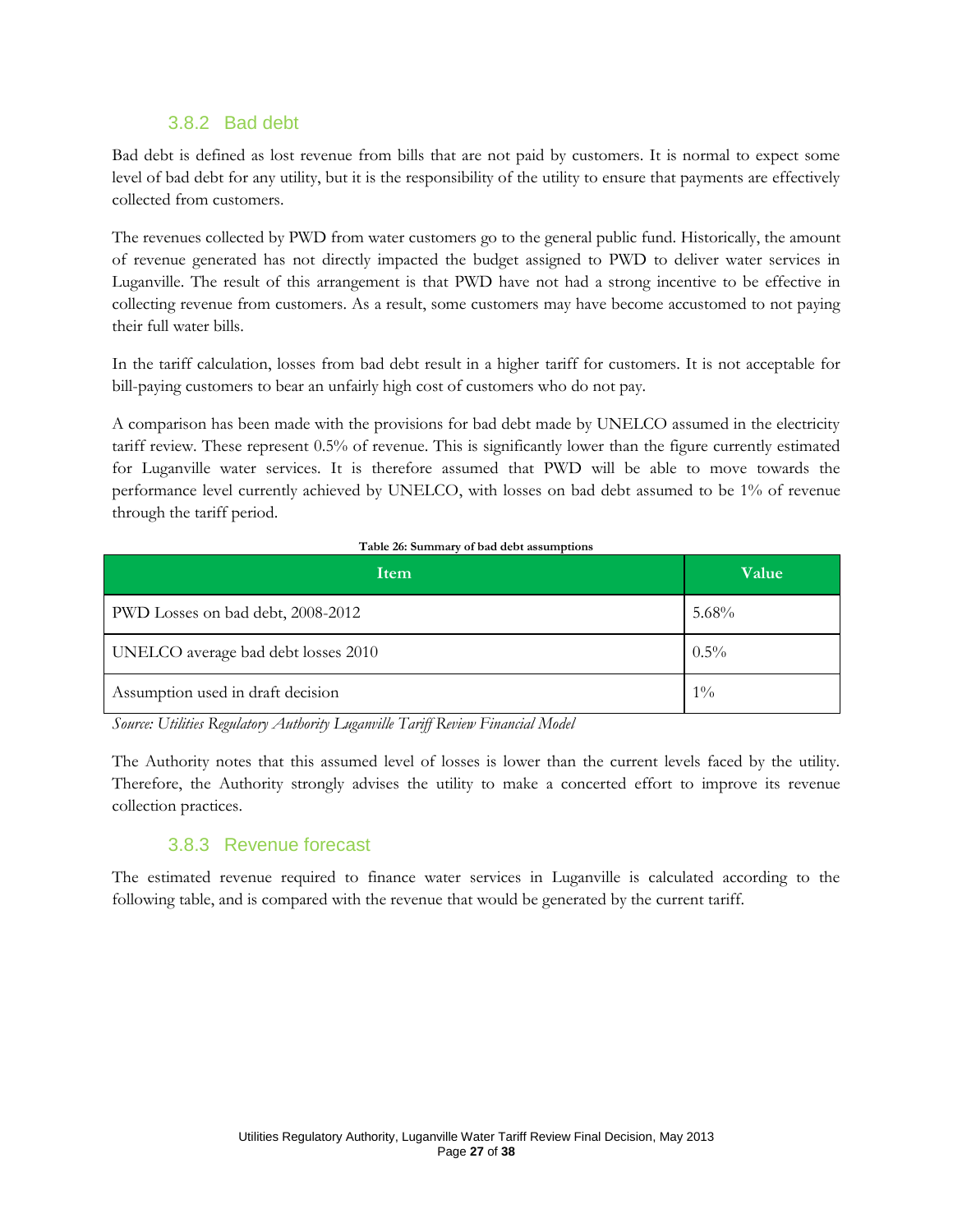|                                   | 2013        | 2014       | 2015        | 2016         | 2017       |
|-----------------------------------|-------------|------------|-------------|--------------|------------|
| Operating costs                   | 39,201,481  | 41,384,488 | 41,654,964  | 41,925,575   | 42,196,320 |
| Depreciation                      | 10,082,095  | 10,494,775 | 10,742,260  | 10,762,198   | 11,152,872 |
| Cost of Capital                   | 15,405,139  | 16,187,656 | 16,954,434  | 17,719,945   | 18,460,612 |
| Subsidy                           | 18,684,166, | 18,185,807 | 17,572,645, | 16,806,993   | 16,335,112 |
| Provisions                        | $\Omega$    | $\Omega$   | $\theta$    | $\theta$     | $\theta$   |
| Bad debt                          | 460,045     | 498,811    | 517,790     | 536,007      | 554,747    |
| Total required<br>revenue         | 46,464,594  | 50,379,922 | 52,296,803  | 54, 136, 732 | 56,029,440 |
| from current<br>Revenue<br>tariff | 44,259,394  | 44,861,970 | 45,464,546  | 46,067,122   | 46,669,698 |

**Table 27: Forecast required revenue calculation, vatu**

*Source: Utilities Regulatory Authority Luganville Tariff Review Financial Model*

## 3.9 Tariff Structure

As a result of the concerns voiced by customers around the affordability of a water price increase, the Authority carried out a detailed analysis of different potential tariff structures. The aim of this analysis was to identify a tariff structure that resulted in the most fair and affordable price for all customers. The following options were considered:

- **Flat-rate**: The simplest tariff structure is a flat-rate tariff structure. This is defined by all customers paying the same price per unit of water consumed. A customer's bill depends only on the amount of water consumed. The total bill is directly proportional to the amount consumed.
- **Tranche tariff**: A tranche tariff is one where the price varies according to the amount of water consumed. There are two kinds of tranche tariff - either the price can increase with higher consumption, or decrease. This creates a situation where there is a cross-subsidy between different groups of customers based on their consumption levels. A tranche tariff is normally most appropriate where the costs of service vary according to consumption levels, i.e. where there are economies of scale due to higher consumption (where higher consumption should be given a lower tariff), or where the resource being supplied is scarce (where higher consumption should be given a higher tariff).
- **Category-based tariff**: This type of tariff is where different prices are set for different definitions of customer, for example for residential or commercial customers. A category-based tariff is appropriate in situations where the cost of service is significantly different for different categories of customer (for example due to different customer service needs), or if there is an explicit Government policy to encourage expansion of a particular type of customer through cross-subsidisation between categories.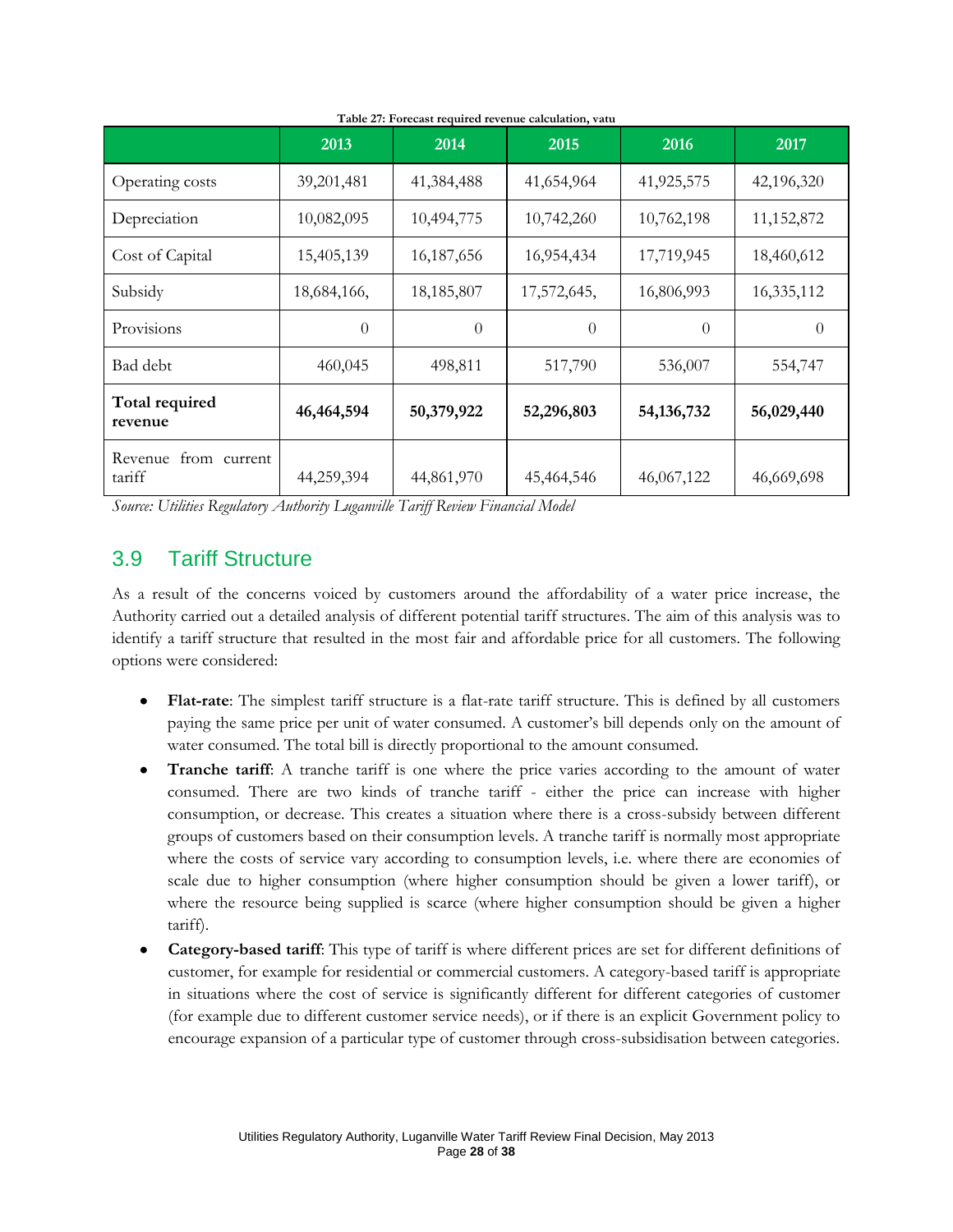The Authority considered each of the options above, including performing an analysis of the impact of each of these options on the financial viability of the water service. The conclusions of the analysis are shown in the table below.

| Tariff type              | <b>Analysis of applicability</b>                                                                                                                                                                                                                                                                                                                                                                                     | Conclusion                                       |
|--------------------------|----------------------------------------------------------------------------------------------------------------------------------------------------------------------------------------------------------------------------------------------------------------------------------------------------------------------------------------------------------------------------------------------------------------------|--------------------------------------------------|
| Flat-rate                | There is currently a flat-rate tariff for customers (with a<br>minor exception for ships). This is the simplest and<br>fairest tariff structure.                                                                                                                                                                                                                                                                     | Most appropriate for<br>Luganville water service |
| Tranche tariff           | The cost of supplying customers does not vary<br>significantly with different levels of consumption. Water<br>scarcity is not a significant issue in Luganville, as fixing<br>leaks could dramatically increase network capacity. Also,<br>affordability analysis showed many instances of low-<br>income customers with large households and relatively<br>high consumption.                                        | Not appropriate for<br>Luganville water service  |
| Category-based<br>tariff | The cost of supplying customers does not vary<br>significantly for different categories of customer. There<br>is no explicit Government policy to provide cross-<br>subsidies for any particular customer group. It is not<br>possible to define a different tariff for customer<br>categories that results in a significant benefit for one<br>group without creating a significant detriment for<br>another group. | Not appropriate for<br>Luganville water service  |

Apart from the overall subsidization of the base price, the current tariff structure defines a different price for Ships that is 25% higher than the standard price. As the costs of supplying this group is the same as for other customers, this higher price is in effect a cross-subsidy from one group of customers to another. The tariff review has calculated the impact of this subsidy on overall prices and found that the amount of water sold to Ships is too small to make an impact on the price of customers. In the absence of any clear and explicit policy from Government, the Authority has decided that customers and ships should pay the same price.

## 3.10 Adjustment formula components

The tariff adjustment formula is designed to adjust the tariff according to fluctuations in the price of electricity. Electricity costs represent the only input cost that has potential price variability that may have a significant impact on the tariff level. The table below summarises the different sources of input cost variation, and assess their impact on the overall costs of the utility.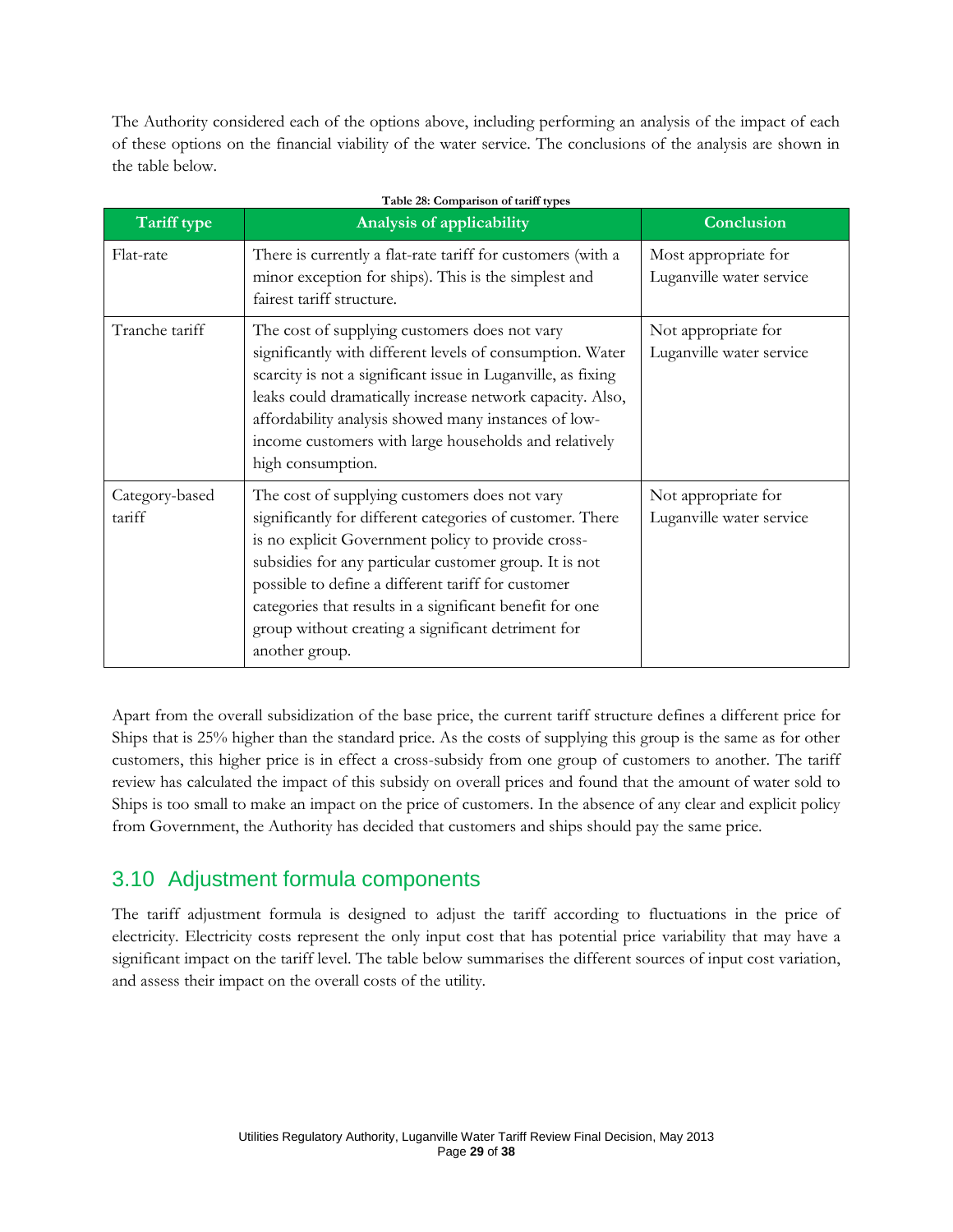| Input cost            | $\%$ of costs | Comment                                                                                       |
|-----------------------|---------------|-----------------------------------------------------------------------------------------------|
| Electricity           | 46%           | Potentially variable, and significant impact on costs                                         |
| Staff                 | 26%           | Cost changes already included in the tariff forecasts                                         |
| Chlorine              | $5\%$         | Small potentially for variability, and will not have a<br>significant impact on overall costs |
| Fuel                  | $3\%$         | Potentially variable cost, but will not have a significant<br>impact on overall costs         |
| Other operating costs | $0.4\%$       | Insignificant                                                                                 |

*Source: Utilities Regulatory Authority Luganville Tariff Review Financial Model, URA analysis*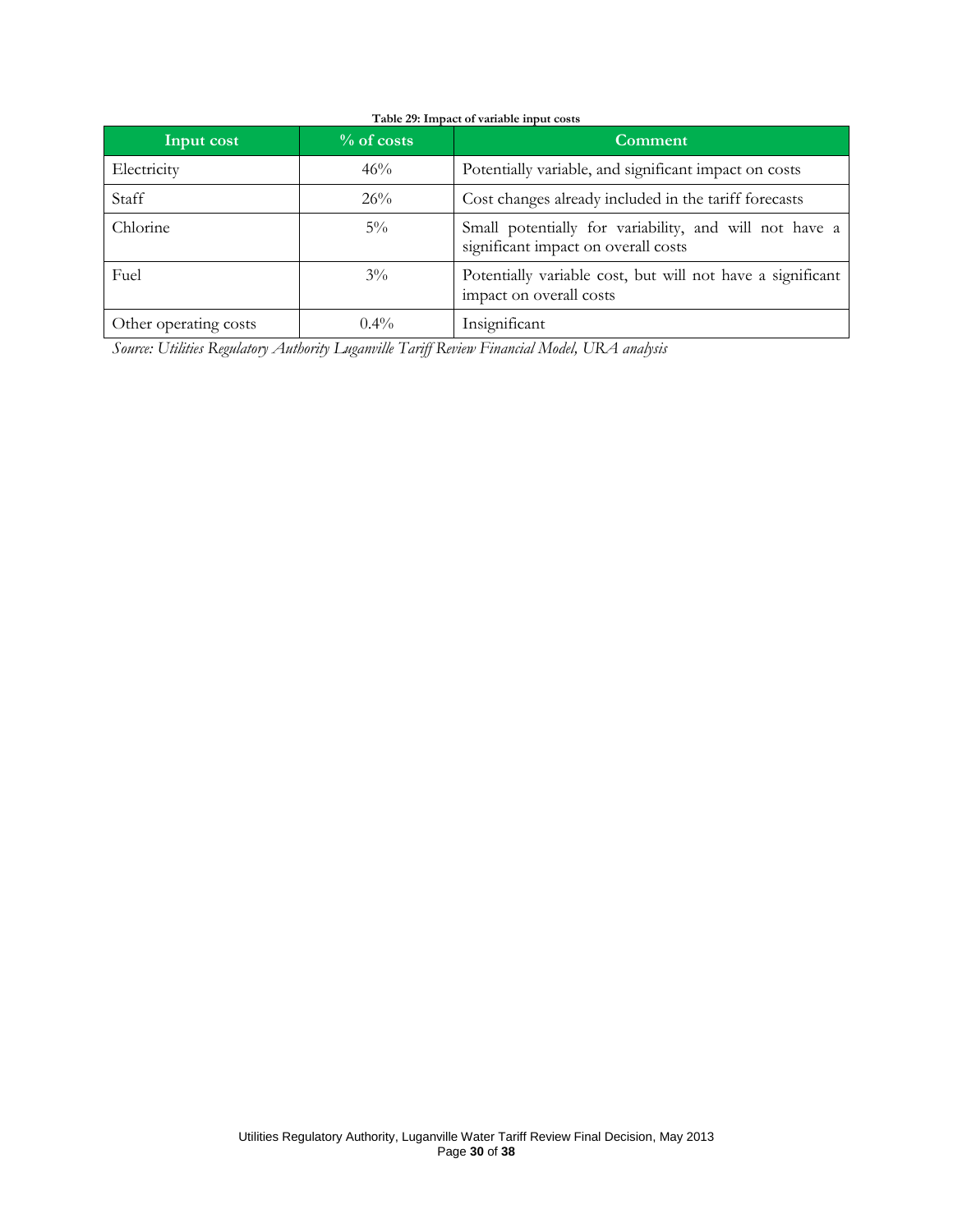# 4. Conditions for tariff increase

The reasonable tariff level determined in this Final Decision is an increase in prices for customers. This tariff has been calculated based on assumptions around a level of performance on the part of PWD and a level of quality delivered to customers. Before approving a tariff increase, the Authority wishes to ensure that it is reasonable to assume that improvements in performance and quality will be delivered. To this end, this Final Decision includes a set of conditions that must be met before the new tariff will come into effect.

The conditions are designed to ensure that specific actions are taken that solve some systemic issues with the provision of water in Luganville. The required improvements are:

- 1. Definition of organisational, financial and management structures for the Luganville water service;
- 2. Establishment of an effective monitoring and evaluation mechanism;
- 3. Improving infrastructure and water source security; and
- 4. Clarifying Government policy and commitment to action.

These conditions are discussed in more detail in the sections below. A full implementation matrix for the actions related to these conditions is provided in Annexe 1.

## 4.1 Definition of organisational, financial and management structures

Currently, PWD do not effectively differentiate between activities associated with the provision of water services in Luganville and other activities undertaken under their responsibility (e.g. road maintenance). In addition, the revenue collected from water customers in Luganville is not separated from the general Public Fund. As a result, funds are often appropriated between different PWD activities, and there is little incentive to improve revenue collection. These problems make it very difficult for the Government to operate the utility in an efficient and effective manner.

Specific actions that should be taken to improve the organisational, financial and management structures include:

- Definition of an organisation structure specific to Luganville Water Services, consistent with the staff levels described in section 3.4.2 above, endorsed by the Public Services Commission;
- Separation of the budget request for Luganville Water Service from other MIPU activities, approved by Ministry of Finance and Economic Management (MFEM);
- Definition of separate accounting activity codes for Luganville Water services, with clear guidelines that budget must not be appropriated to fund other activities;
- Creation of a separate register of assets for Luganville Water Services, including type of asset purchased, purchase date, cost, asset life and source of funds; and
- Definition of separate revenue codes for Luganville Water Services to differentiate from the general public fund, and confirmation of intended use of this revenue only for the purposes of funding Luganville Water Services.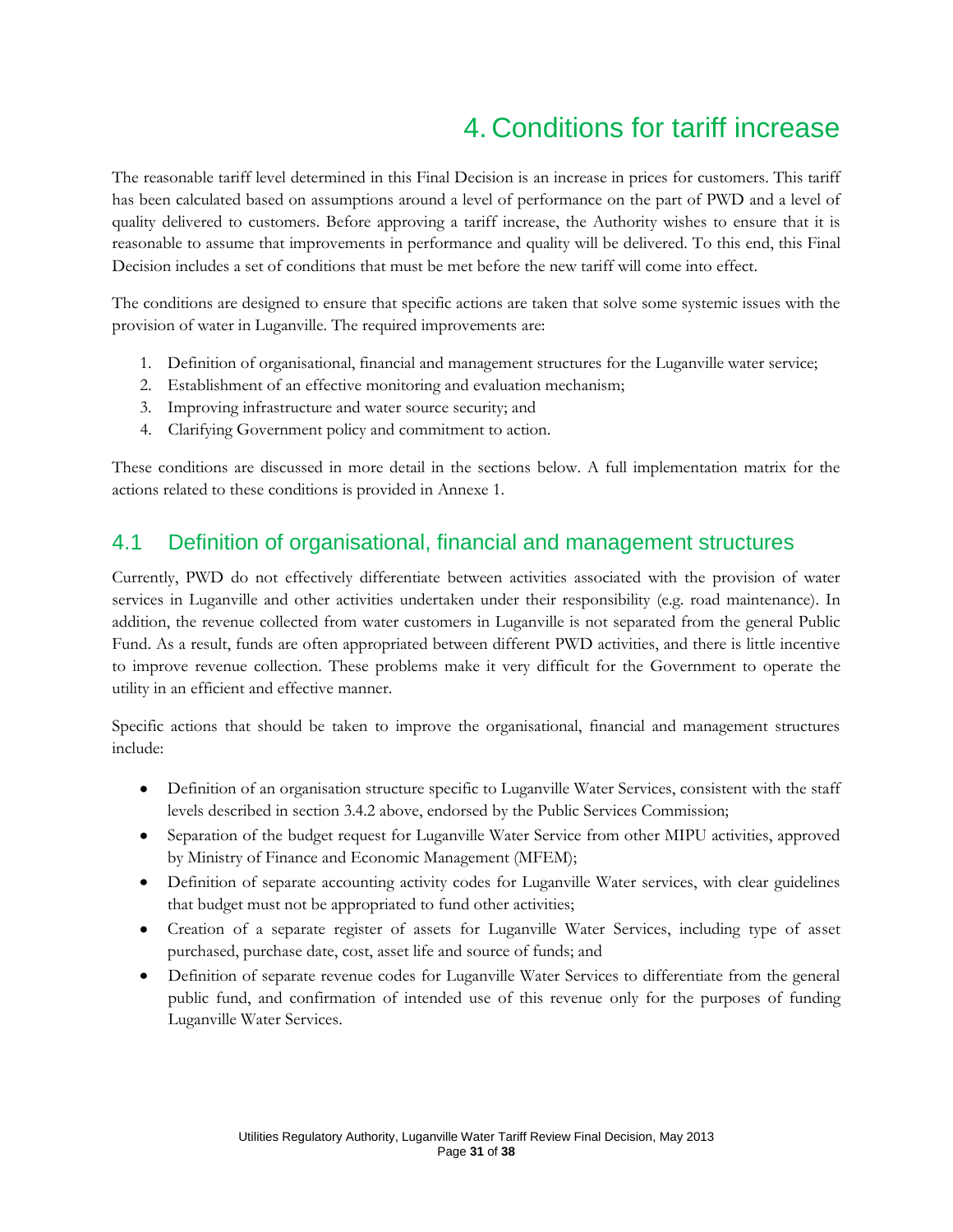## 4.2 Establishment of an effective monitoring and evaluation mechanism

There is currently no effective monitoring or compliance regime in place for water services in Luganville. As the utility is a government-operated service, financial penalties are unlikely to incentivise adequate performance improvement. Therefore, in order to provide a suitable compliance and monitoring regime, the Authority will require the government to establish an annual performance audit before any tariff increase will be approved. Such an independent audit will establish suitable Key Performance Indicators (KPIs) for the Luganville Water Service and provide an independent assessment of the utility's performance.

The following areas would be included in an annual Performance Audit:

- $\bullet$ Survey of customer satisfaction;
- $\bullet$ Review of revenue collected, expenditure and investment against budget and plan;
- Service quality measures such as water quality, treatment and reliability of supply;  $\bullet$
- Review of performance against safety and reliability standards;  $\bullet$
- Review of organisation structure against plan;  $\bullet$
- Review of issues register;  $\bullet$
- $\bullet$ Review of complaints register;
- $\bullet$ Review of work programmes (i.e. maintenance, investment, training); and
- $\bullet$ Review of annual report.

In order for the Performance Audit to be effective, PWD must put in place routines to collect data on operational performance. This may require the addition of measurement apparatus to key parts of the network, i.e. to measure the total amount of water pumped into reservoirs (to enable the accurate measurement of non-revenue water). The results of the performance audit should be presented to senior Government officials, including relevant Ministers, Director-Generals and Directors for scrutiny, and also made public.

The Authority must make clear the expected standards of quality and reliability that must be achieved. The Authority is empowered under the URA Act to issue safety standards, but no such standards have been established for water services. The Authority plans to define and publish these standards in 2013.

### 4.3 Improving infrastructure and source security

In order for the quality of water services in Luganville to be improved, there needs to be a comprehensive plan to improve and proactively maintain the installed water network infrastructure. To this end, PWD must develop an investment plan for the water network of Luganville. If this plan requires significant capital to be invested, the Government should demonstrate how the funds will be raised, i.e. agreements with aid donor partners.

During the consultation process, consumers raised concerns about the security and potential contamination of the water source. The Authority has not seen any clear evidence that comprehensively shows that the current source is already compromised. Nevertheless, it is important that the Government properly establish appropriate Water Protection Zones in order to prevent future contamination of the current and any future water source in Luganville. The Government has these powers under the Water Resource Management Act, yet no Water Protection Zones have been established for Luganville.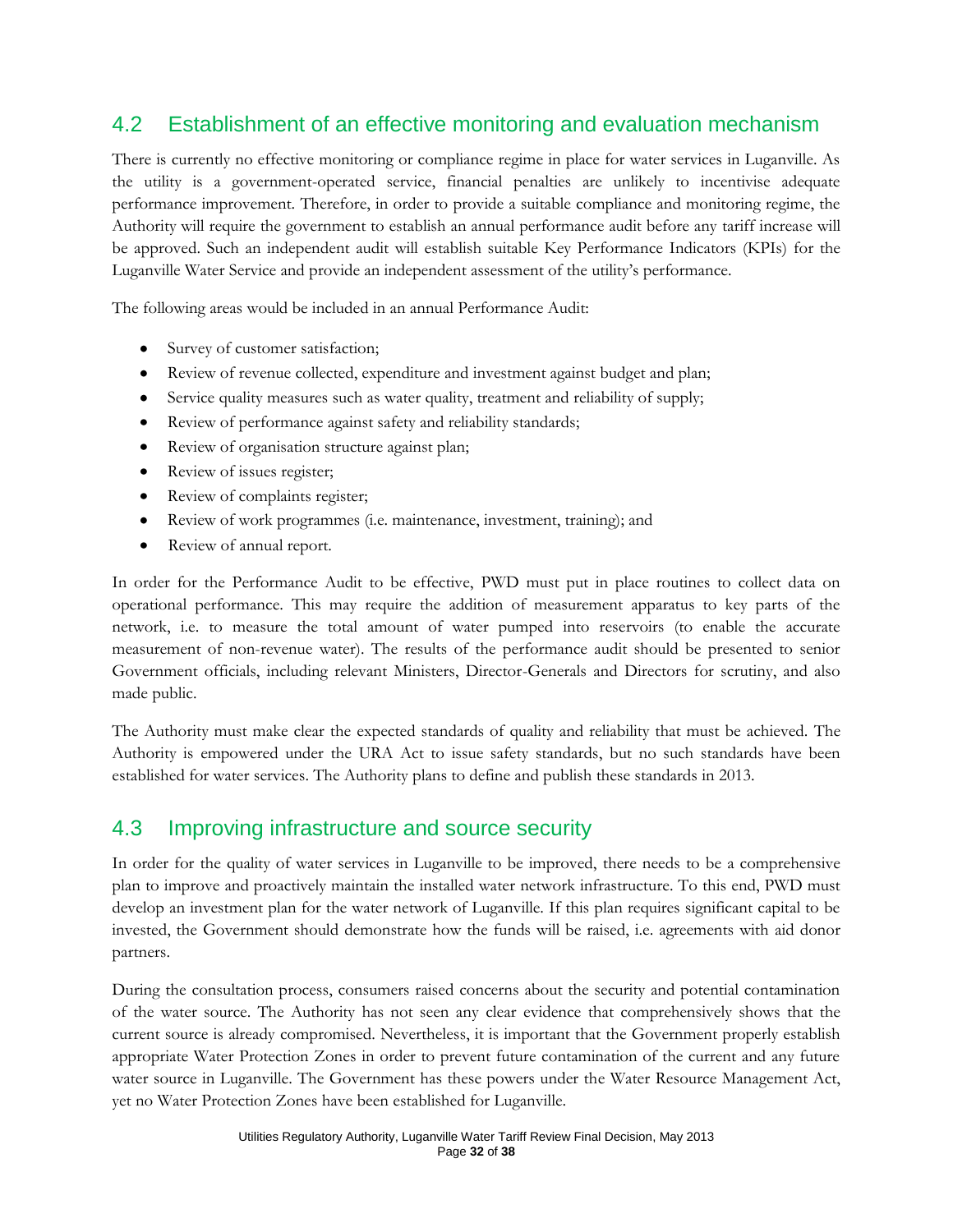## 4.4 Clarifying Government policy and commitment to action

In order to successfully deliver improvements to the Luganville water service, the Government must take steps to provide clear policy and commitment to specific actions. This includes the adoption of an explicit policy around price subsidization (as described in section 3.7 above), the actions described in sections 4.1, 4.2 and 4.3 above, and any required amendments to legislation.

The Authority will provide advice to the National Water Resources Advisory Committee on the content of any proposed policy document relevant to the Luganville Water Service. Given that this utility is fully owned and operated by the Government, it is vital that a suitable policy is adopted to secure its long-term future.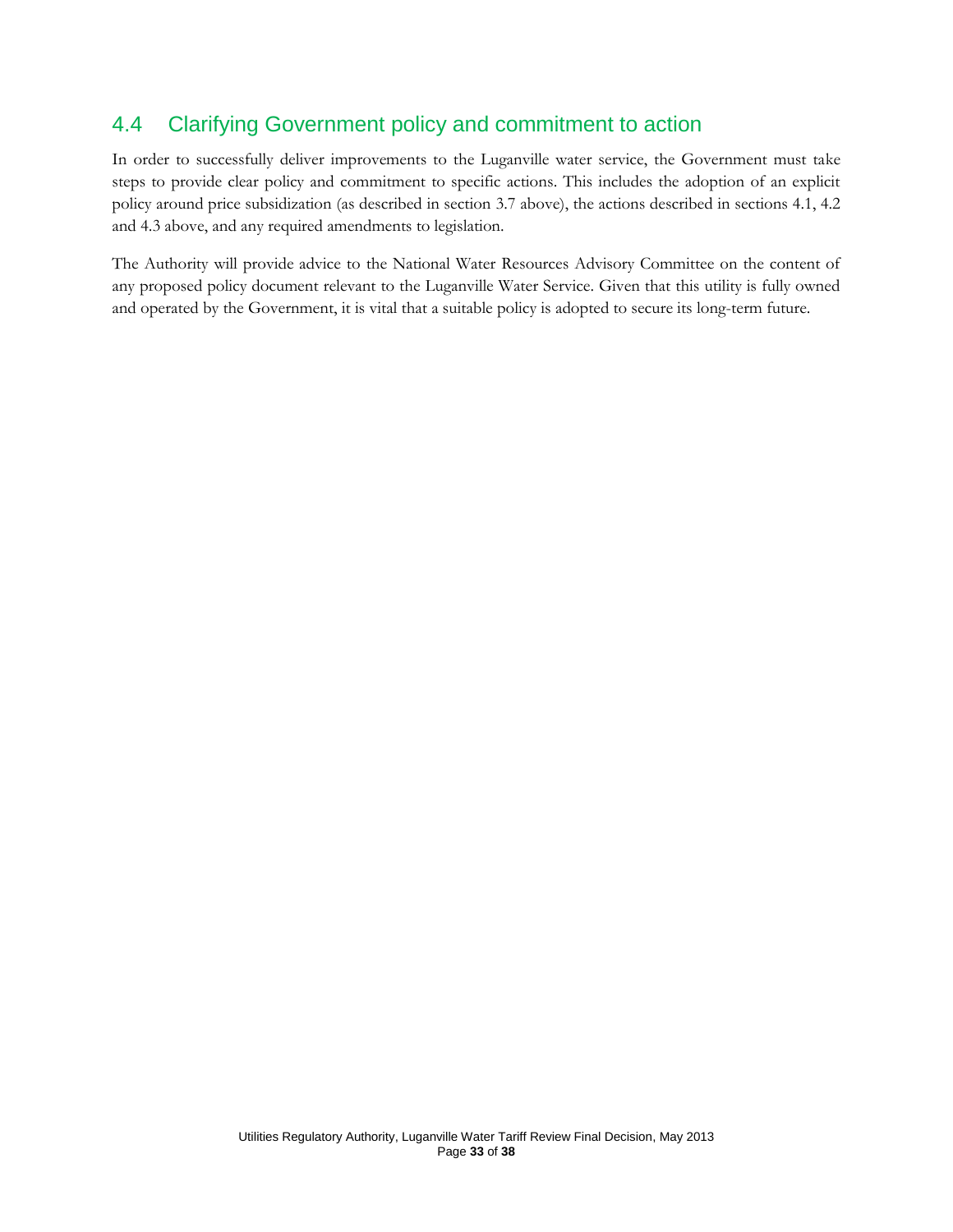# 5. Next steps

Following this Final Decision, there is a series of activities that will continue up to the point when the new tariff will come into effect. These are described in the table below.

| Action                                                                                                | Owner        | <b>Estimated date</b> |
|-------------------------------------------------------------------------------------------------------|--------------|-----------------------|
| Publication of the Luganville Water Tariff Review Final Decision                                      | <b>URA</b>   | Complete              |
| Briefing for National Water Resources Advisory Committee<br>(NWRAC) and other Government stakeholders | <b>URA</b>   | June 2013             |
| Draft policy document for Luganville Water Service                                                    | <b>NWRAC</b> | August 2013           |
| Adoption of policy document by Council of Ministers                                                   | <b>NWRAC</b> | August 2013           |
| Completion of actions defined in Implementation Matrix (see<br>Annexe 1)                              | Various      | June 2014             |
| Gazettal of new tariff by URA and Minister of MIPU                                                    | <b>URA</b>   | June 2014             |
| New tariff charged to customers                                                                       | <b>PWD</b>   | Q3 2014               |
| Monitoring & evaluation, annual Performance Audits                                                    | UR A         | 2014-2018             |
| Next tariff review completes                                                                          | <b>URA</b>   | May 2018              |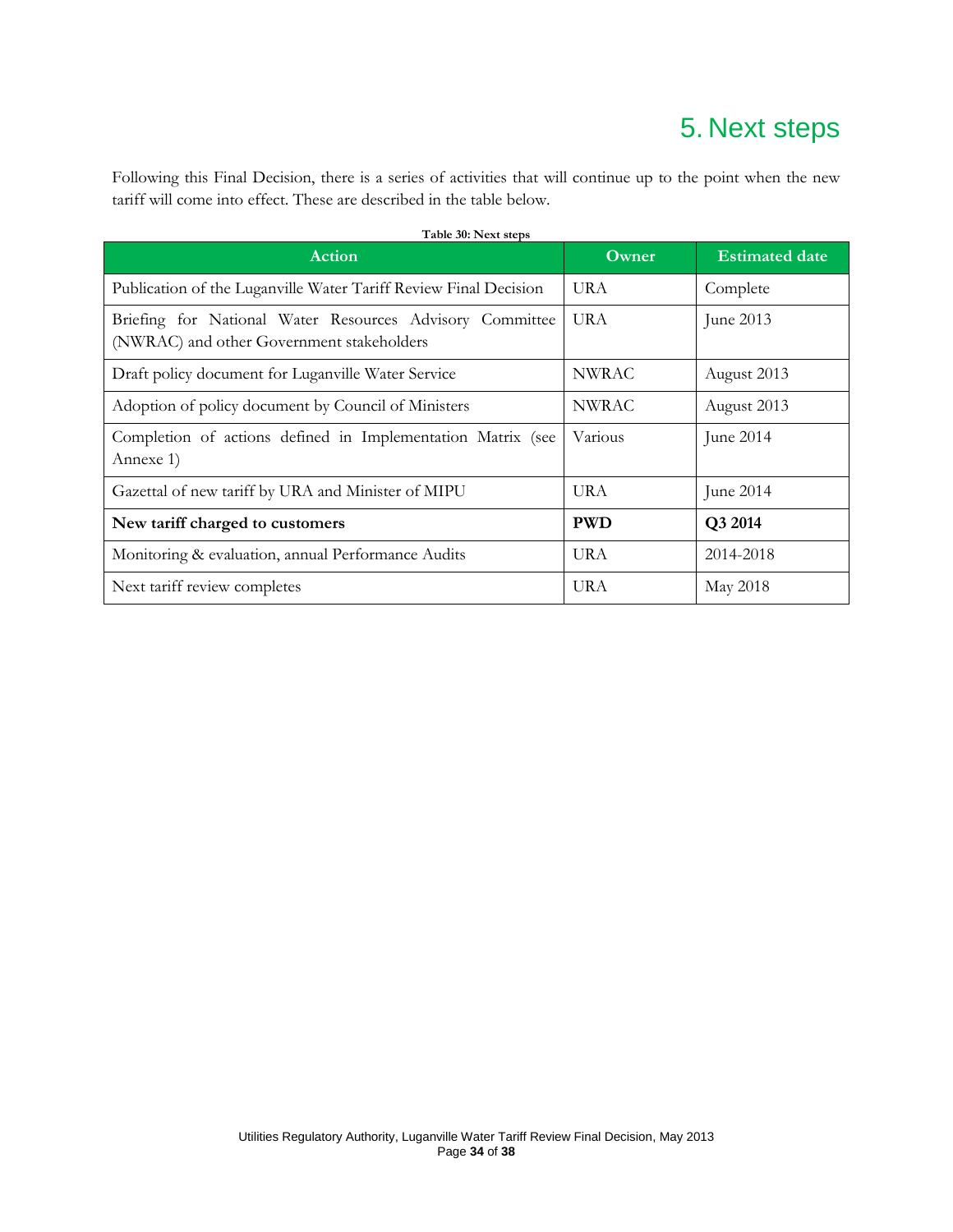# Annexe I. Implementation matrix

| Requirement                                  | Ref | <b>Action</b>                                                                                                                                                                                                                                                                                                                                                     | <b>Estimated timing</b> | Responsible agency | <b>Required evidence</b>                                                                                                                                                |
|----------------------------------------------|-----|-------------------------------------------------------------------------------------------------------------------------------------------------------------------------------------------------------------------------------------------------------------------------------------------------------------------------------------------------------------------|-------------------------|--------------------|-------------------------------------------------------------------------------------------------------------------------------------------------------------------------|
| Organisational and<br>management improvement | 1.1 | Organisational structure for Luganville Water Service to be<br>established in line with staff level assumed in Financial<br>Model (e.g. 8 staff in Y1, increasing to 10 staff)                                                                                                                                                                                    | Q4 2013                 | <b>PWD</b>         | PSC Endorsement of<br>approved Organization<br>Structure                                                                                                                |
|                                              | 1.2 | MIPU to request budget for LWS as a separate activity.<br>Budget application to reflect a 5 year plan and assumptions<br>defined in the Final Decision of the LWS Water Tariff<br>Review undertaken by URA.<br>The Budget application to include operating expenses and<br>sufficient capital expenditure to cover day-to - day renewal<br>and replacement asset. | Q4 2013                 | MIPU/MFEM          | Approval of Budget amount by<br>MFEM to a budget specified<br>for Luganville Water Services                                                                             |
|                                              | 1.3 | PWD to define separate activity codes Luganville Water<br>Services. There should be no appropriation of budget from<br>LWS to fund other activities.                                                                                                                                                                                                              | Q1 2014                 | <b>MIPU</b>        | List of Approved Account<br>Codes provided to the URA                                                                                                                   |
|                                              | 1.4 | PWD to have a separate full register of all LWS assets.<br>Register to include data such as type of asset, date<br>purchased, purchase amount, standard asset life and funding<br>sources and means.                                                                                                                                                              | O3 2014                 | <b>MIPU</b>        | Asset register completed and<br>submitted to the URA for<br>review                                                                                                      |
|                                              | 1.5 | Revenue for Luganville Water Services accounted for<br>separately to other revenue in the public fund. New codes to<br>be implemented for all kinds of water invoices (i.e. water<br>bills, new connections, re-connections fees)                                                                                                                                 | Q1 2014                 | <b>MFEM</b>        | List of Revenue Codes for<br>Luganville Water Services,<br>Report from the Director<br>General of Finance on use of<br>Revenue from Luganville<br><b>Water Services</b> |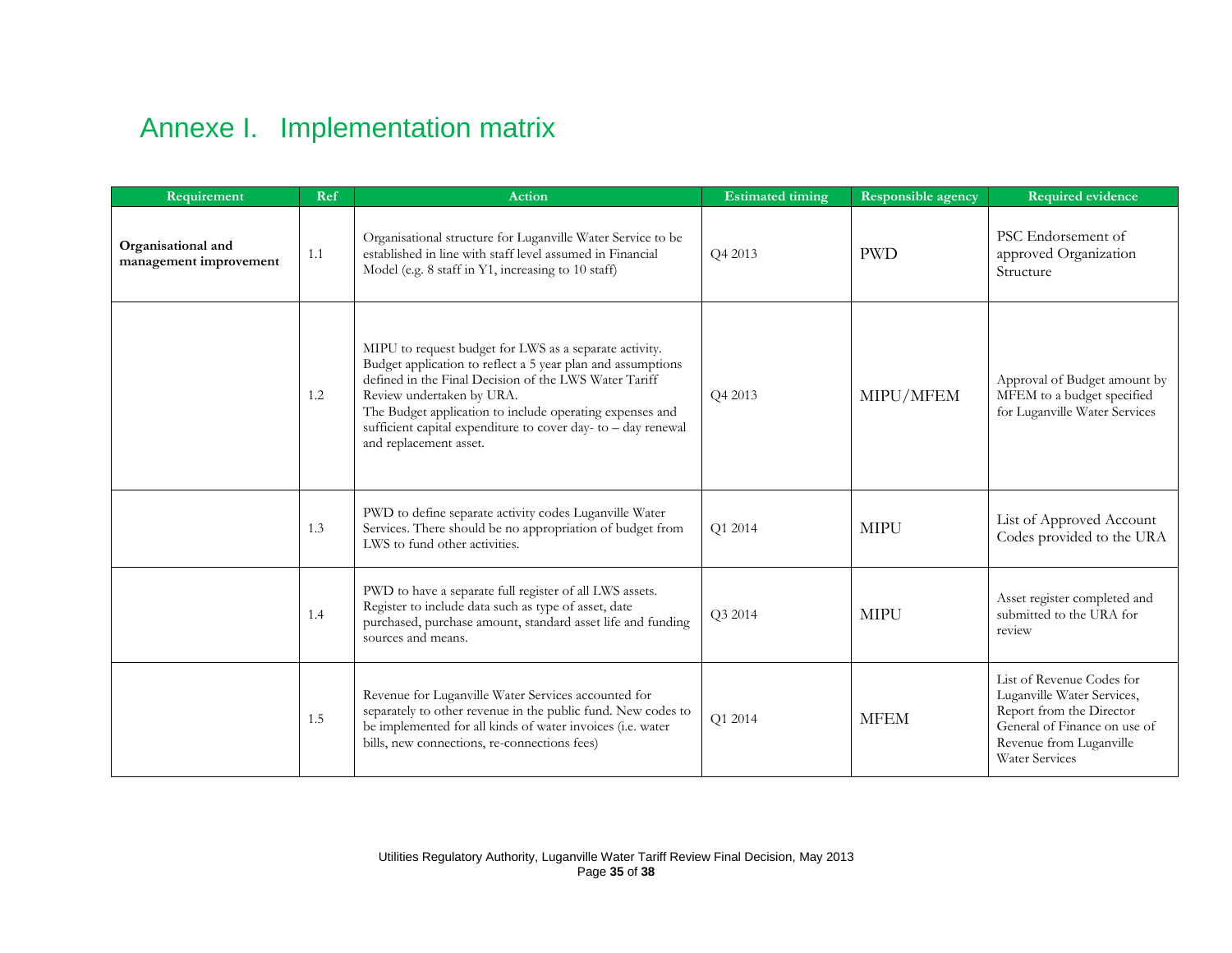| Requirement                   | Ref | <b>Action</b>                                                                                                                                                                                                                                                                                                                                                                                                                                                                                                                                                                                                                                                                                                    | <b>Estimated timing</b> | Responsible agency | <b>Required evidence</b>                                                 |
|-------------------------------|-----|------------------------------------------------------------------------------------------------------------------------------------------------------------------------------------------------------------------------------------------------------------------------------------------------------------------------------------------------------------------------------------------------------------------------------------------------------------------------------------------------------------------------------------------------------------------------------------------------------------------------------------------------------------------------------------------------------------------|-------------------------|--------------------|--------------------------------------------------------------------------|
| Monitoring and Evaluation     | 2.1 | Definition of scope of Performance Audit (including: review<br>of the organizational structure against plan; review of<br>revenue, expenditure and investment against budget and<br>plan; water quality, treatment and reliability of supply<br>including notices; review of issues register; review of<br>complaints register; review of work programs (i.e.<br>maintenance, investment and training); review of annual<br>report; customer satisfaction survey; operational assessment<br>(including leakages)) approved by URA                                                                                                                                                                                | Q4 2013                 | MIPU/URA           | Performance Audit scope<br>approved by URA                               |
| <b>Infrastructure Funding</b> | 3.1 | Investment plan including improved revenue collection-<br>support LWS with necessary plant and tools to timely<br>complete meter readings and invoice customers; to<br>disconnect meters on overdue payments and recover<br>through Recovery Unit; to install new meters that has<br>locking devices; procure 2 quad bikes for meter readers;<br>major leakages to be repaired in the water mains; all<br>Government houses to have plumbing repairs done; reduce<br>subscribed demand from VUI; asset replacement: daily<br>replacement to valves, seals and connection fittings; repairs<br>and procurement of parts for pumps, vehicles, etc.; install<br>alternate energy source to reduce electricity cost. | 2013/2014               |                    | Copy of an Investment Plan<br>received and reviewed by the<br><b>URA</b> |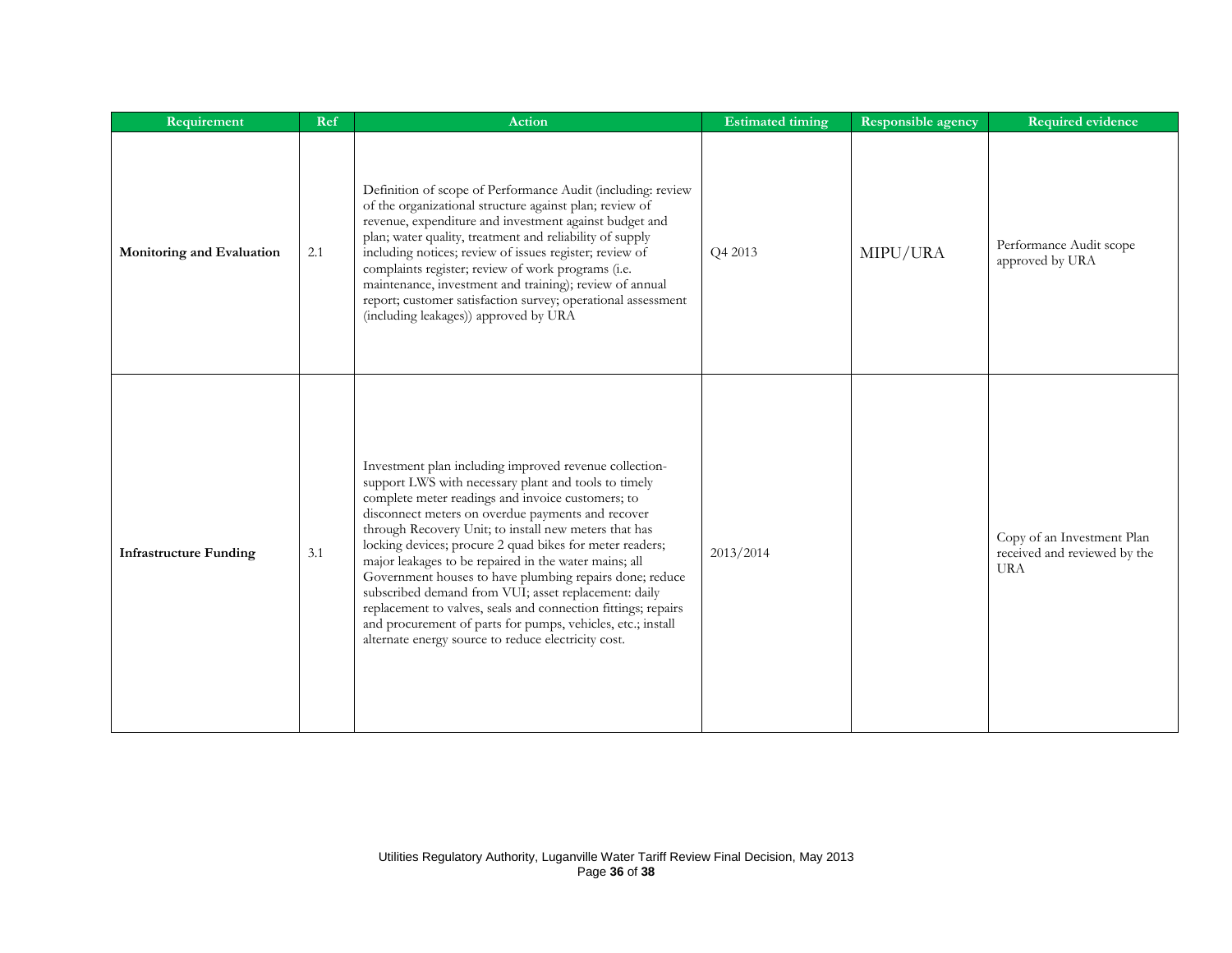| Requirement           | Ref | Action                                                                                                                                                                                                        | <b>Estimated timing</b> | Responsible agency                 | Required evidence                                                                |
|-----------------------|-----|---------------------------------------------------------------------------------------------------------------------------------------------------------------------------------------------------------------|-------------------------|------------------------------------|----------------------------------------------------------------------------------|
|                       | 3.2 | Establishment of Water Protection Zones for the Luganville<br>water source                                                                                                                                    | Q1 2014                 | PWD /<br>NWRAC / Dept.<br>of Water | Gazettal of Water Protection<br>Zones at current source or new<br>water sources. |
| Water safety standard | 4.1 | Establishment of a water safety standard that defines<br>minimum quality levels for drinking water, and reporting<br>requirements on the part of utilities to inform customers<br>when quality levels change. | Q4 2013                 | <b>URA</b>                         | Gazettal of Water Safety<br>Standard by the URA.                                 |